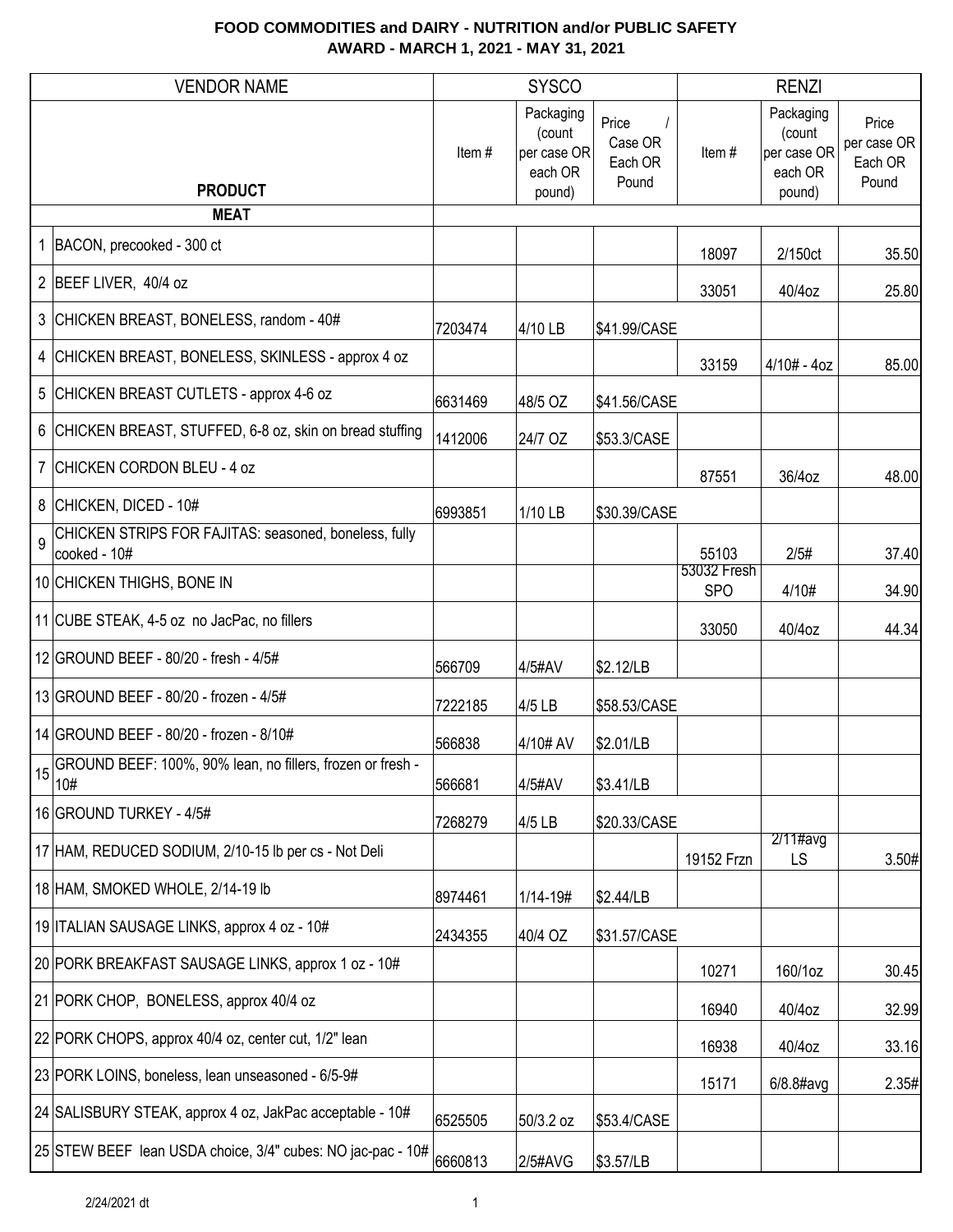|    | <b>VENDOR NAME</b>                                                                           |         | <b>SYSCO</b> |                         |          | <b>RENZI</b>           |       |
|----|----------------------------------------------------------------------------------------------|---------|--------------|-------------------------|----------|------------------------|-------|
| 26 | TOP ROUNDS, 4/8-12 lb, USDA choice, trimmed, split and<br>tied                               | 1111913 | $ 2/8 - 11#$ | \$2.75/LB               |          |                        |       |
| 27 | TURKEY BREAST, 2/8-10lb, premium grade, not deli, cooked,<br>skinless                        |         |              |                         | 54036    | $2/10\#avg$            | 3.48# |
|    | <b>FROZEN FOOD</b>                                                                           |         |              |                         |          |                        |       |
|    | 1 BABY BACK RIBS - 16/2.25#                                                                  | 322552  | 1/30#AVG     | \$3.64/LB               |          |                        |       |
|    | BEEF PATTIES: 80% lean, 100% beef, 3 patties/pound,<br>round, paper in between patties - 10# |         |              |                         | 11152    | 30/5.3oz               | 30.65 |
|    | 3 BREAKFAST SAUSAGE PATTIES - approx 1 oz                                                    |         |              |                         | 10498    | 160/1oz                | 28.95 |
|    | 4   BREAKFAST SAUSAGE PATTIES, VEGETARIAN - 112/cs                                           | 4800451 |              | 112/1.34OZ \$48.95/CASE |          |                        |       |
| 5  | <b>BREADED FISH COOKED</b>                                                                   |         |              |                         | 40156    | 80/3.6oz               | 43.00 |
| 6  | BREADED FISH : uncooked, ready to bake, NOT DEEP FRY,<br>comparable to Pier 17               | 1072982 | 4/2.5 LB     | \$41.11/CASE 40161 SPO  |          | 46/3.6oz               | 26.00 |
|    | 7 BREADED FISH FILLETS - approx 4 oz                                                         | 5014661 | 1/10 LB      | \$28.93/CASE            |          |                        |       |
|    | 8 CHICKEN BREAST, BONELESS, SKINLESS                                                         | 7203474 | 4/10 LB      | \$41.99/CASE            |          |                        |       |
| 9  | CHICKEN BREASTS, approx 6.5 oz, bone in and skin on, no<br>backs, no ribs, IQF               |         |              | NO AWARD                |          |                        |       |
|    | 10 CHICKEN FILLETS, BREADED - approx 4 oz                                                    |         |              |                         | 55058    | 40/4oz                 | 34.70 |
|    | 11 CHICKEN LEGS - approx 6 oz, IQF                                                           | 7917707 | 60/10.16Z    | \$42.29/CASE            |          |                        |       |
|    | 12 CHICKEN NUGGET                                                                            |         |              |                         | 55054    | 225/.71oz              | 19.95 |
|    | 13 CHICKEN PATTY                                                                             |         |              |                         | 55377    | 2/6.62#                | 31.66 |
|    | 14 CUBED PORK                                                                                |         |              |                         | 17079    | 2/5#                   | 24.55 |
|    | 15 DANISH - assorted                                                                         |         |              |                         | 51236    | 50/1.25oz              | 22.79 |
|    | 16 DICED TURKEY                                                                              |         |              |                         | 10161    | 2/5#                   | 25.99 |
|    | 17 DINNER ROLLS - 1 oz - proof & bake                                                        | 1576875 | 8/24 CT      | \$34.2/CASE             |          |                        |       |
|    | 18 DONUT - assorted                                                                          |         |              |                         | 51119    | 126/1.3oz              | 27.95 |
|    | 19 FISH NUGGETS - approx 1 oz                                                                |         |              |                         | 40157    | 4/5#                   | 60.15 |
|    | 20 FRENCH FRIES                                                                              |         |              |                         | 34115    | 6/5#                   | 20.45 |
|    | 21 FRENCH TOAST - SLICES, Not Sticks                                                         | 1783927 |              | 144/1.5 OZ \$39.18/CASE |          |                        |       |
|    | 22 GARLIC BREAD - PRE-SLICED, Individual - 125/bx                                            |         |              |                         | 51647    | 125/1.2oz              | 23.99 |
|    | 23 HASHBROWN - approx 2.25 oz                                                                |         |              |                         | 34210    | 240/2.25oz             | 46.98 |
|    | 24 HOT DOGS - All Beef                                                                       |         |              |                         | 23080    | 80/2oz<br>$(10 \# cs)$ | 28.99 |
|    | 25 HOT DOGS (approx 80 cs)                                                                   | 1073485 | $2/5$ LB     | \$26.3/CASE             |          |                        |       |
|    | 26 HOT DOGS - LOW SODIUM                                                                     |         |              |                         | NO AWARD |                        |       |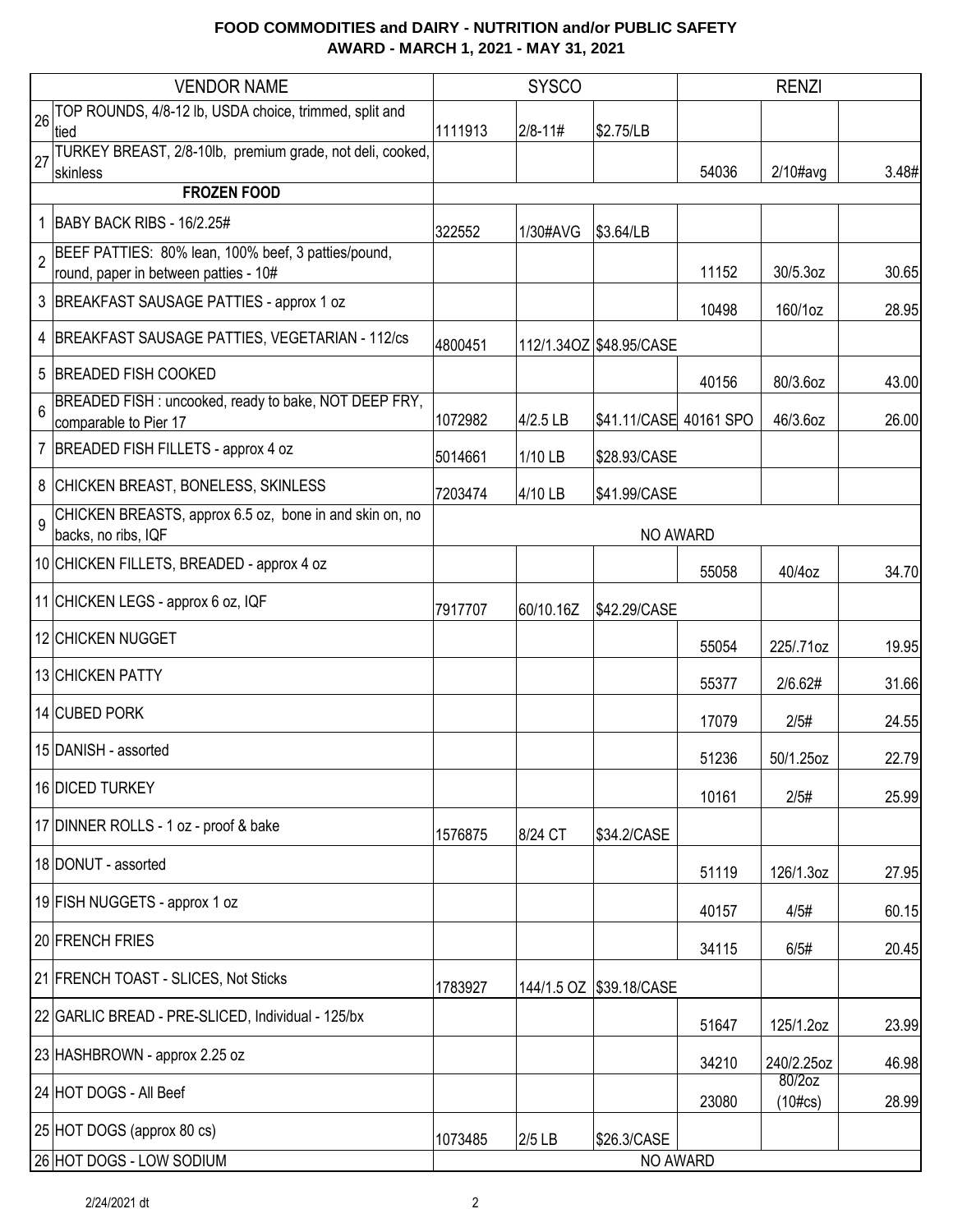| <b>VENDOR NAME</b>                          | <b>SYSCO</b> |           |                         | <b>RENZI</b> |                              |       |
|---------------------------------------------|--------------|-----------|-------------------------|--------------|------------------------------|-------|
| 27 HOT DOGS - TURKEY                        | 9822586      | 2/5LB     | \$16.03/CASE            |              |                              |       |
| 28 MANICOTTI - approx 3 oz                  |              |           |                         | 35243        | 60/2.75oz                    | 32.15 |
| 29 MEATBALLS                                |              |           |                         | 11234        | 10#                          | 24.90 |
| 30 MEATLOAF SLICES                          |              |           |                         | 33167        | 75/3.2oz<br>15# case         | 56.72 |
| 31 OMELETS - approx 1 oz                    | 9546797      | 200/1 OZ  | \$32.22/CASE            |              |                              |       |
| 32 OMELETS - approx 3 oz                    | 7360704      | 72/3.5 OZ | \$45.67/CASE            |              |                              |       |
| 33 PANCAKES                                 | 1783935      |           | 216/1.25OZ \$35.48/CASE |              |                              |       |
| 34 PANCAKES - BUTTERMILK - approx 1.2 oz    |              |           |                         | 46001        | 144/1.3oz                    | 19.90 |
| 35 PEPPERONI: sliced                        |              |           |                         | 32067        | 10#                          | 33.96 |
| 36 PIE SHELLS - 10" - Unbaked               |              |           |                         | 48006        | 20ct                         | 23.75 |
| 37 PIZZA, CHEESE, 5" ROUND - approx 5 oz    |              |           |                         | 80010        | 60ct                         | 49.98 |
| 38 PIZZA CRUST, sheet pan - approx 24 oz    |              |           |                         | 38713        | 12/24oz                      | 22.50 |
| 39 PIZZA CRUST, sheet pan - approx 44 oz    |              |           |                         | 37807        | 10/43oz                      | 24.75 |
| 40 PIZZA TOPPING, SAUSAGE                   |              |           |                         | 10489        | 4/5#                         | 52.99 |
| 41 POPCORN CHICKEN, Plain                   |              |           |                         | 55121        | 2/5#                         | 27.99 |
| 42 PORK BBQ RIBETTES, cooked, approx 3-4 oz |              |           |                         | 33024        | 75/3.2oz                     | 60.75 |
| 43 POTATOES, CUBED (to pan fry)             | 3644036      | 6/5 LB    | \$42.86/CASE            |              |                              |       |
| 44 PULLED TURKEY                            |              |           |                         | 52031        | 2/5#                         | 39.15 |
| 45 RAVIOLI, MEAT                            | 1191070      | 2/3LB     | \$67.66/CASE            |              |                              |       |
| 46 RAVIOLI, CHEESE                          |              |           |                         | 86212        | 4/3#                         | 25.15 |
| 47 STEAK UM                                 |              |           |                         | 33168        | 56/3oz                       | 38.50 |
| 48 SWEET POTATO FRIES                       |              |           |                         | 34120        | 6/2.5#                       | 29.59 |
| 49 STUFFED SHELLS - approx 2 oz             |              |           |                         | 35249        | 2/7.5#                       | 40.54 |
| 50 TATOR TOT - approx 1 oz                  |              |           |                         | 34039        | 6/5#                         | 42.95 |
| 51 TURKEY, WHOLE - raw, frozen              | 1857309      | 2/20-24#  | \$1.26/LB               |              |                              |       |
| 52 TURKEY BREAST - raw, frozen              |              |           |                         | 52036        | $2/11$ #avg                  | 3.15# |
| 53 UNBREADED FISH FILLETS - approx 4 oz     | 450338       | 1/10 LB   | \$28.02/CASE 10662 SPO  |              | 2/4oz 10#<br><b>UPC#1002</b> | 27.70 |
| 54 UNBREADED VEAL PATTY - approx 4 oz       | 2590222      | 1/10 LB   | \$40.39/CASE            |              |                              |       |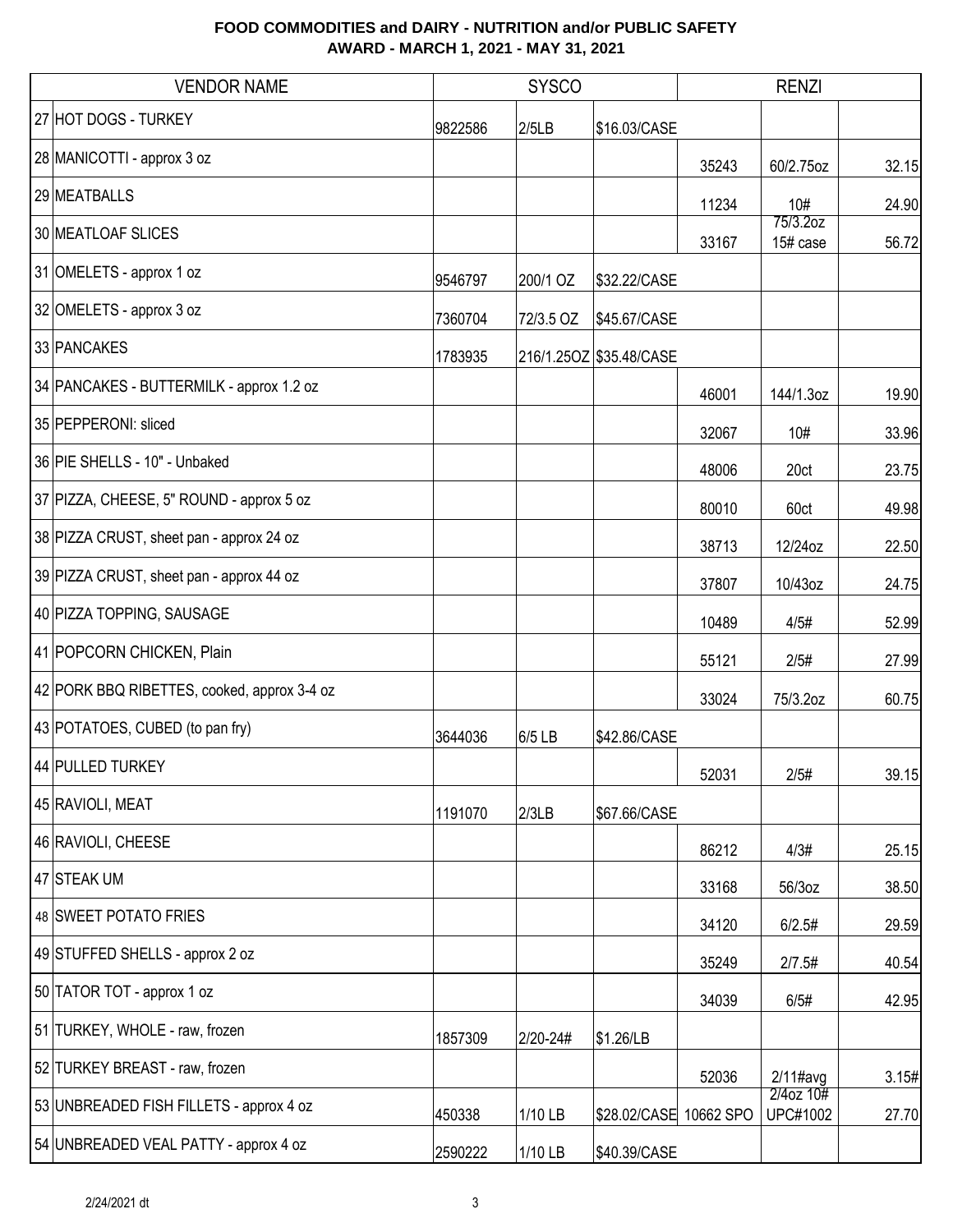| <b>VENDOR NAME</b>               |         | <b>SYSCO</b> |                        |           | <b>RENZI</b>         |       |
|----------------------------------|---------|--------------|------------------------|-----------|----------------------|-------|
| 55 VEGGIE BURGER, regular        | 2023125 | 48/3.4OZ     | \$55.68/CASE           |           |                      |       |
| 56 VEGGIE BURGER, southwestern   | 9349960 | 48/3.4 OZ    | \$51.91/CASE 11075 SPO |           | 48/3.4oz             | 51.85 |
| 57 WAFFLES                       |         |              |                        | 46009     | 144/1.23oz           | 17.75 |
| 58 WRAPS - 12"                   |         |              |                        | 60048     | 6/12ct               | 15.87 |
| <b>FISH</b>                      |         |              |                        |           |                      |       |
| 1 TUNA FISH - 12 oz              | 7045083 | 24/12 OZ     | \$71.39/CASE 43232 SPO |           | 24/12oz in<br>water  | 68.55 |
| 2 TUNA FISH - 66.5 oz            |         |              |                        | 64025     | 6/66.5oz in<br>water | 41.40 |
| <b>EGGS</b>                      |         |              |                        |           |                      |       |
| 1 EGG PATTIES - 1 oz - frozen    |         |              |                        | 27062     | 144/1oz              | 21.24 |
| 2 EGG PATTIES - 1.5 oz - frozen  |         |              |                        | 27049     | 120/1.5oz            | 24.75 |
| 3 EGG PATTIES - 1.75 oz - frozen |         |              |                        | 27092     | 144/1.75oz           | 34.65 |
| 4 EGG PATTIES - 2 oz - frozen    |         |              |                        | 27093     | 100/2oz              | 24.40 |
| 5 FRESH EGGS - LARGE - 15/doz    |         |              |                        | 28006     | 15doz                | 24.96 |
| 6 FRESH EGGS - LARGE - 30/doz    |         |              |                        | 28028     | Medium<br>30doz      | 41.50 |
| 7   PASTEURIZED EGGS - 15/2#     |         |              |                        | 27048     | 15/2#                | 46.90 |
| 8 PEELED HARD COOKED - 25#       |         |              |                        | 28108     | 25#                  | 46.50 |
| <b>PASTA &amp; GRAINS</b>        |         |              |                        |           |                      |       |
| 1 BARLEY                         | 4487633 | 24/1 LB      | \$20.95/CASE           | 78309 SPO | 24/1#                | 20.89 |
| 2 CASSEROLE ELBOW NOODLES        |         |              |                        | 76884     | 2/10#                | 21.15 |
| 3 EGG NOODLES                    |         |              |                        | 84082     | 1/10#                | 13.99 |
| 4 ELBOW MACARONI                 |         |              |                        | 84073     | 20#                  | 17.55 |
| 5 LASAGNA NOODLES                |         |              |                        | 76879     | 12/1#                | 15.05 |
| 6   RICE - par boil - $25#$      |         |              |                        | 66014     | 25#                  | 15.99 |
| 7   RICE - par boil - $50#$      | 4323366 | 1/50 LB      | \$27.35/CASE           |           |                      |       |
| 8   ROTINI - tricolor            |         |              |                        | 76882     | 2/10#                | 25.49 |
| 9   ROTINI - plain               |         |              |                        | 84083     | 20#                  | 19.55 |
| 10 SHELLS - Medium Size          |         |              |                        | 76913     | 20#                  | 20.98 |
| 11 SPAGHETTI                     |         |              |                        | 84072     | 20#                  | 19.55 |
| $12$ ZITI                        |         |              |                        | 84074     | 2/10#                | 19.55 |
| <b>BAKING PRODUCTS</b>           |         |              |                        |           |                      |       |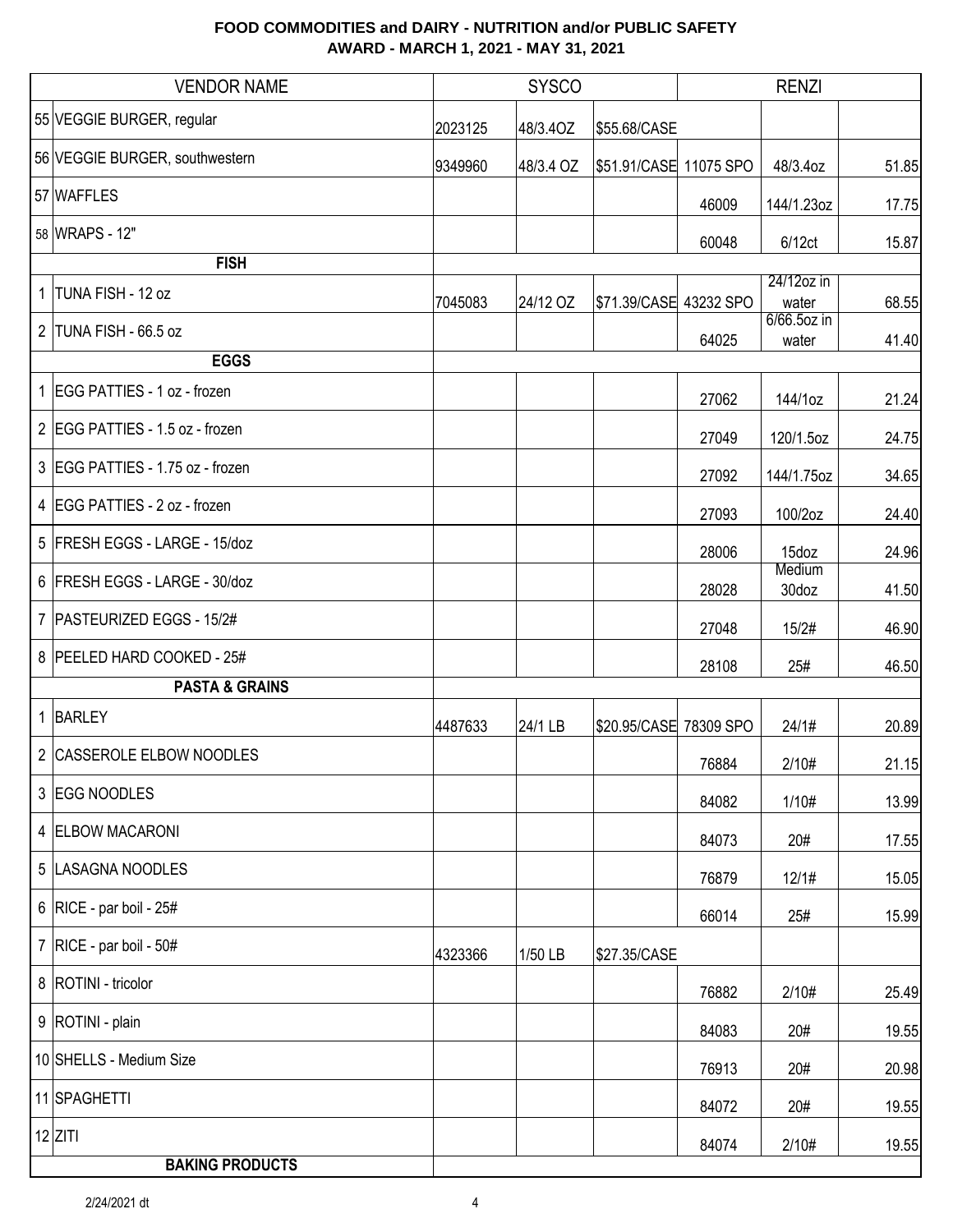| <b>VENDOR NAME</b>                  |         | <b>SYSCO</b> |                        | <b>RENZI</b> |                  |       |
|-------------------------------------|---------|--------------|------------------------|--------------|------------------|-------|
| 1 BAKING COCOA                      |         |              |                        | 92337        | 6/5#             | 96.02 |
| 2 BAKING POWDER                     |         |              |                        | 68064        | 6/5#             | 39.99 |
| 3 BAKING SODA                       | 7077490 | 24/1 LB      | \$17.76/CASE           |              |                  |       |
| 4 CANOLA OIL                        | 3222686 | 4/1 GAL      | \$33.3/CASE            |              |                  |       |
| 5 COCONUT: unsweetened              | 4510921 | 5/2 LB       | \$24/CASE              |              |                  |       |
| 6 CORN STARCH                       |         |              |                        | 91369        | 24/1#            | 17.89 |
| 7 $ CRAISINS - 5#$                  |         |              |                        | 73094        | 5#               | 19.45 |
| 8 CRAISINS - 10#                    | 6889125 | 1/10 LB      | \$24.04/CASE           |              |                  |       |
| 9 FLOUR - 25#                       |         |              |                        | 10820        | 2/25#            | 15.75 |
| $10$ FLOUR - 50#                    | 4267274 | 1/50 LB      | \$15.97/CASE           |              |                  |       |
| 11 PEANUT BUTTER CHIPS - 25#        |         |              |                        | 75071 SPO    | 25#              | 93.50 |
| 12 SEMI-SWEET CHOCOLATE CHIPS - 25# |         |              |                        | 92210        | 25#              | 48.95 |
| 13 SHORTENING                       |         |              |                        | 10954        | 50#              | 43.05 |
| 14 SUGAR, BROWN - $2#$              |         |              |                        | 11183        | 12/2#            | 27.90 |
| 15 SUGAR, BROWN - 50#               |         |              |                        | 67009        | 50#              | 38.50 |
| 16 SUGAR, CONFECTIONERY - 2#        |         |              |                        | 92205        | 12/2#            | 26.99 |
| 17 SUGAR, CONFECTIONERY - 50#       |         |              |                        | 67007        | 50#              | 39.85 |
| 18 SUGAR, GRANULATED - 5#           |         |              |                        | 68393        | 10/4#            | 31.99 |
| 19 SUGAR, GRANULATED - 50#          |         |              |                        | 68395        | 50#              | 34.65 |
| 20 VANILLA EXTRACT - 32 oz          | 5239389 | 6/32 OZ      | \$31.65/CASE           |              |                  |       |
| 21 VANILLA EXTRACT - Gal            |         |              |                        | 96205        | $4/1$ gal        | 36.97 |
| 22 VEGETABLE OIL - Gal              |         |              |                        | 30088        | $6/1$ gal        | 39.75 |
| 23 WALNUTS                          |         |              |                        | 92353        | 5#<br>halves/pcs | 43.66 |
| <b>INDIVIDUAL / BULK CEREALS</b>    |         |              |                        |              |                  |       |
| 1 BRAN FLAKES - Individual - 1 oz   |         |              |                        | 75488 SPO    | 96/1oz           | 26.49 |
| 2 BRAN FLAKES - Bulk - 35 oz        | 6709414 | 4/35 OZ      | \$15.61/CASE 92331 SPO |              | 4/35oz           | 15.45 |
| 3 CHEERIOS - Individual - 1 oz      | 2177584 | 96/1 OZ      | \$20.48/CASE           |              |                  |       |
| 4 CHEERIOS - Bulk - 29 oz - 35 oz   |         |              |                        | 76254        | 4/35oz           | 15.59 |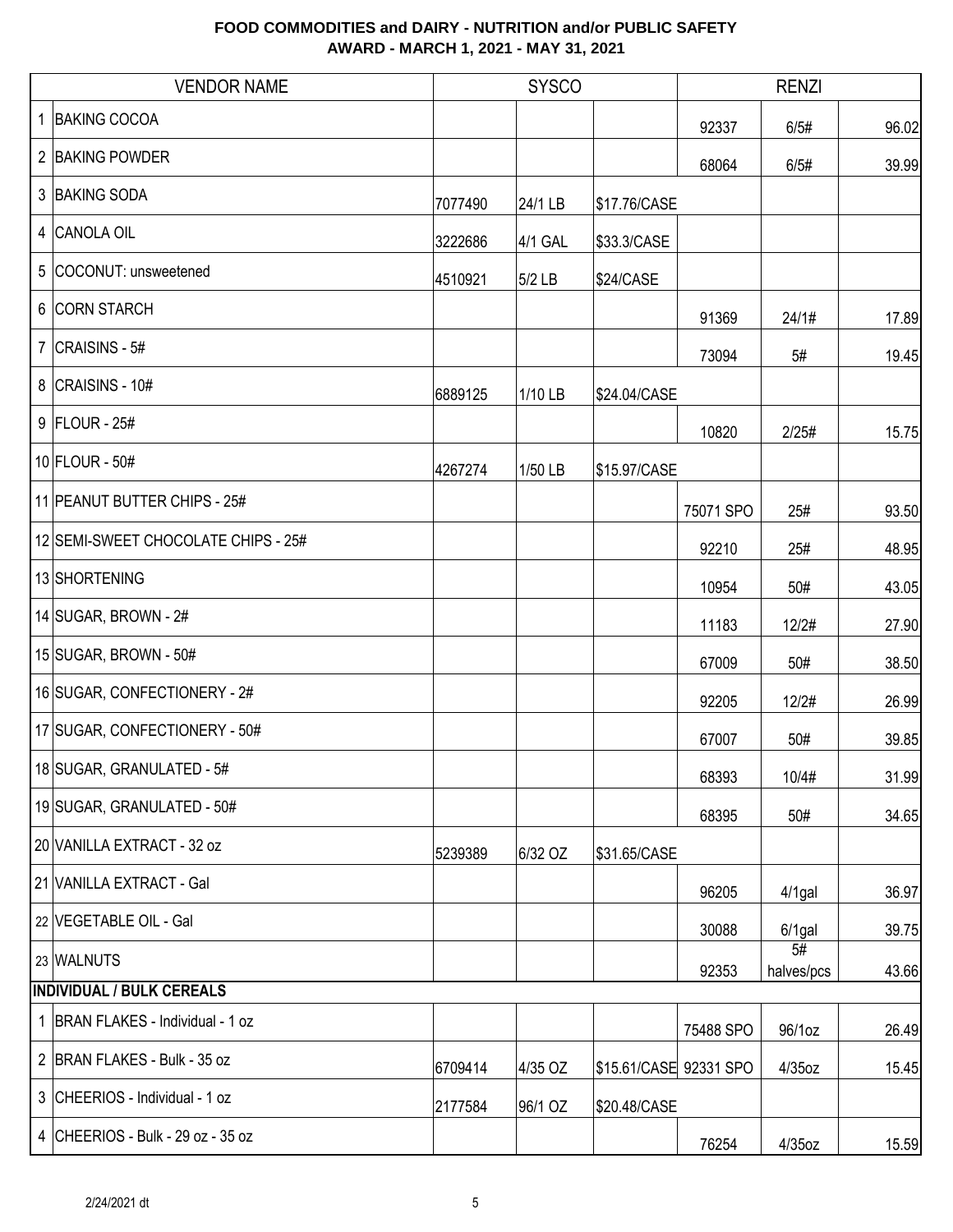|   | <b>VENDOR NAME</b>                             |         | <b>SYSCO</b> |                        |           | <b>RENZI</b> |       |
|---|------------------------------------------------|---------|--------------|------------------------|-----------|--------------|-------|
|   | 5 CINNAMON TOASTIES - Individual - 1 oz        | 4119723 | 96/1 OZ      | \$20.48/CASE           |           |              |       |
|   | 6 CINNAMON TOASTIES - Bulk - 32 oz - 35 oz     | 4396446 | 4/45 OZ      | \$36.26/CASE 92334 SPO |           | 4/35oz       | 19.85 |
|   | 7 CORN FLAKES - Individual - 1 oz              | 4044640 | 96/3/4 OZ    | \$38.23/CASE 76496 SPO |           | 96/1oz       | 25.94 |
|   | 8 CORN FLAKES - Bulk - 32 oz - 35 oz           |         |              |                        | 76255     | 4/35oz       | 14.25 |
|   | 9 CREAM OF WHEAT - Bulk - 28 oz - 35 oz        | 8562639 | 12/28 OZ     | \$32.12/CASE           |           |              |       |
|   | 10 CREAM OF WHEAT - Individual - 1 oz          |         |              | NO AWARD               |           |              |       |
|   | 11 FROSTED FLAKES - Individual - 1 oz          |         |              |                        | 10522     | 96/1oz       | 29.80 |
|   | 12 FROSTED FLAKES - Bulk - 35 oz - 45 oz       | 6781587 | 4/35 OZ      | \$17.22/CASE 92321 SPO |           | 4/32oz       | 14.99 |
|   | 13 OATMEAL - Individual - 1 oz                 |         |              |                        | 76593     | 48/1oz       | 10.45 |
|   | 14 QUICK OATS - 35 oz - 45 oz                  |         |              |                        | 85522     | 12/42oz      | 31.45 |
|   | 15 RAISIN BRAN - Individual - 1 oz             | 4044624 | 96/1.25OZ    | \$38.23/CASE 10519 SPO |           | 96/1oz       | 22.60 |
|   | 16 RAISIN BRAN - Bulk - 35 oz                  |         |              |                        | 76243     | 4/35oz       | 17.27 |
|   | 17 SPECIAL K - Individual - 1 oz               |         |              |                        | 84026     | 96/1oz       | 35.15 |
|   | 18 RICE CRISPIES - Individual - 1 oz           |         |              |                        | 10634     | 96/1oz       | 25.25 |
|   | 19 RICE CRISPIES - Bulk - 32 oz - 35 oz        |         |              |                        | 76256     | 4/35oz       | 16.65 |
|   | 20 SHREDDED WHEAT - Individual - 1 oz - 1.2 oz | 6199269 | 70/1.2 OZ    | \$37.67/CASE 10518 SPO |           | 96/1oz       | 25.70 |
|   | 21 SHREDDED WHEAT - Bulk - 32 oz - 35 oz       |         |              |                        | 76253 SPO | 4/35oz       | 25.30 |
|   | 22 TOOTIE FRUTIES - Individual - 1 oz          |         |              |                        | 10520     | 96/1oz       | 27.40 |
|   | 23 TOOTIE FRUTIES - Bulk - 35 oz               | 6768436 | 4/35 OZ.     | \$17.98/CASE 92336 SPO |           | $4/35$ oz    | 17.45 |
|   | <b>DESSERT MIXES</b>                           |         |              |                        |           |              |       |
|   | 1   ANGEL FOOD CAKE - 12/1#                    |         |              |                        | 17918     | 12/16oz      | 42.50 |
|   | 2 APPLE PIE FILLING - #10                      |         |              |                        | 73066     | 6/#10        | 44.15 |
|   | 3 BROWNIE MIX - 6/5#                           | 1242439 | 6/5 LB       | \$27.21/CASE           |           |              |       |
|   | 4 BROWNIE MIX, Sugar Free                      |         |              | NO AWARD               |           |              |       |
|   | 5 CAKE MIX, CARROT                             |         |              |                        | 28139     | 6/5#         | 37.65 |
|   | 6 CAKE MIX, CARROT, Sugar Free                 |         |              | NO AWARD               |           |              |       |
|   | 7 CAKE MIX, CHOCOLATE                          | 1242985 | 6/5 LB       | \$26.76/CASE           |           |              |       |
| 8 | CAKE MIX, CHOCOLATE, Sugar Free                |         |              | NO AWARD               |           |              |       |
|   | 9 CAKE MIX, SPICE                              |         |              |                        | 28250     | 6/5#         | 29.55 |
|   | 10 CAKE MIX, YELLOW                            | 5301627 | 6/5 LB       | \$24.79/CASE           |           |              |       |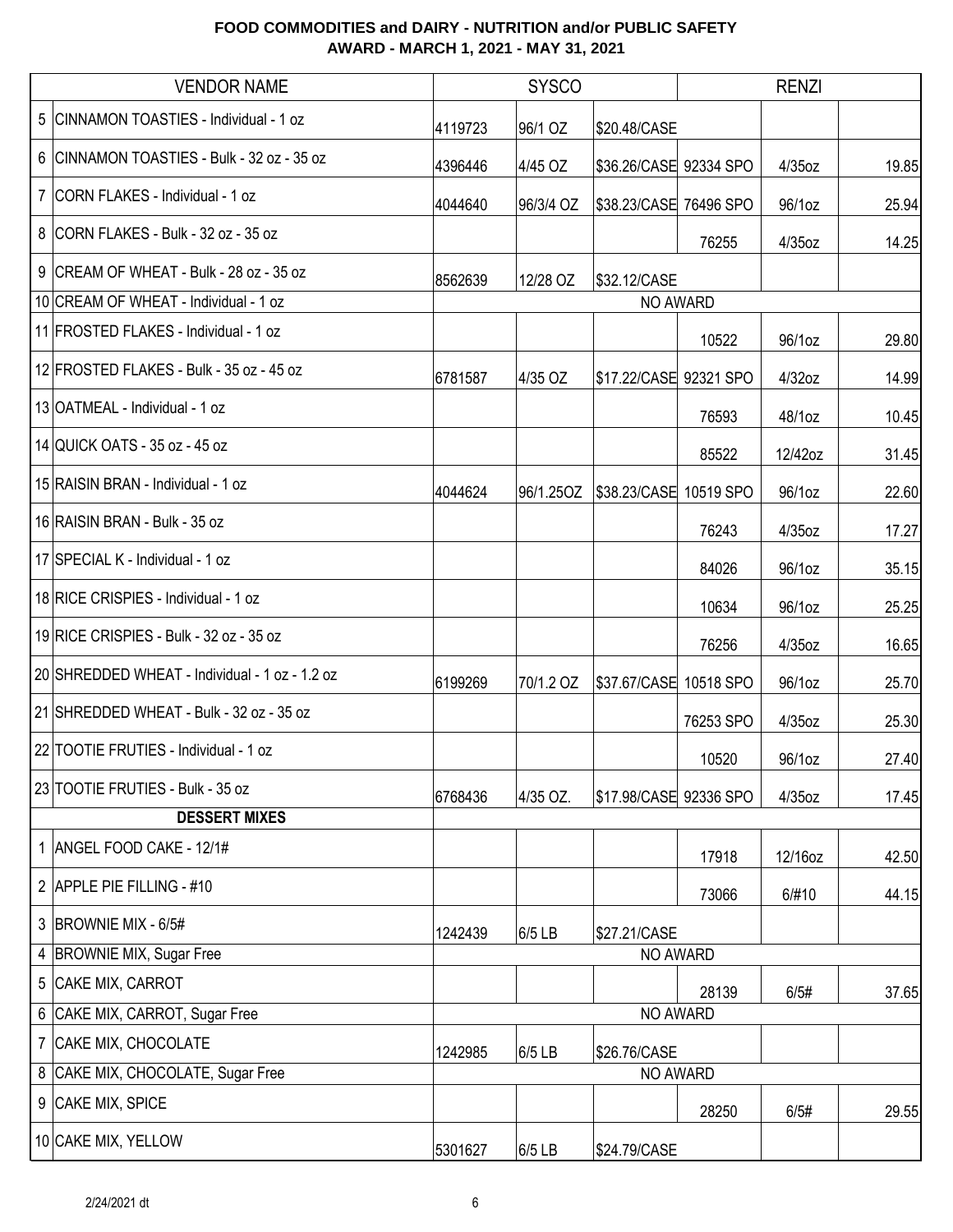|                 | <b>VENDOR NAME</b>                                               |         | <b>SYSCO</b> |                        |           | <b>RENZI</b>         |       |
|-----------------|------------------------------------------------------------------|---------|--------------|------------------------|-----------|----------------------|-------|
|                 | 11 CAKE MIX, WHITE                                               | 5301601 | 6/5 LB       | \$24.81/CASE           |           |                      |       |
|                 | 12 CAKE MIX, WHITE, Sugar Free                                   |         |              |                        | NO AWARD  |                      |       |
|                 | 13 CHEESECAKE                                                    |         |              |                        | 28216     | 6/4#                 | 51.75 |
|                 | 14 GINGERBREAD MIX                                               |         |              |                        | 28114     | 6/5#                 | 36.40 |
| 15 <sup>1</sup> | ICING, READY TO SPREAD: MUST BE SHELF STABLE:<br>Chocolate - 12# | 4158929 | 2/11 LB      | \$56.09/CASE           | 45314     | 12#                  | 29.15 |
| 16              | ICING, READY TO SPREAD: MUST BE SHELF STABLE:<br>Vanilla - 12#   | 4046124 | 2/11 LB      | \$51.69/CASE           | 45315     | 12#                  | 29.85 |
|                 | 17 ICING, CHOCOLATE, Sugar Free                                  |         |              |                        | NO AWARD  |                      |       |
|                 | 18 ICING, WHITE, Sugar Free                                      |         |              |                        | NO AWARD  |                      |       |
|                 | 19 MUFFIN MIX, BANANA NUT                                        | 325233  | 2/8#TUB      | \$35.71/CASE 28014 SPO |           | 6/5#                 | 52.05 |
|                 | 20 MUFFIN MIX, BASIC                                             | 1242425 | 6/5 LB       | \$22.55/CASE           |           |                      |       |
|                 | 21 MUFFIN MIX, BLUEBERRY                                         | 4664504 | 6/78 OZ      | \$72.1/CASE            | 28424 SPO | 6/5#                 | 25.95 |
|                 | 22 MUFFIN MIX, BRAN                                              | 4044020 | 6/5 LB       | \$53.67/CASE 76608 SPO |           | 6/5#                 | 53.59 |
|                 | 23 MUFFIN MIX, CORN                                              |         |              |                        | 28217     | 6/5#                 | 31.40 |
|                 | 24 MUFFIN MIX, HONEY BRAN                                        |         |              |                        | 28225 SPO | 6/5#                 | 43.95 |
|                 | <b>COOKING PRODUCTS</b>                                          |         |              |                        |           |                      |       |
|                 | 1 BEEF BASE                                                      |         |              |                        | 57719     | 12/1#                | 59.65 |
|                 | 2 BEEF BASE, LOW SODIUM                                          |         |              |                        | 57716     | 12/1#                | 69.75 |
|                 | 3 BEEF BROTH, LOW SODIUM                                         |         |              |                        | NO AWARD  |                      |       |
|                 | 4 BISQUICK MIX                                                   |         |              |                        | 28237     | 6/5#                 | 24.87 |
|                 | 5 BREAD CRUMBS, ITALIAN                                          |         |              |                        | 29131     | 6/5#                 | 28.85 |
|                 | 6 CHICKEN BROTH                                                  |         |              |                        | 36580     | 12/48oz              | 27.20 |
|                 | 7 CHICKEN BROTH, LOW SODIUM                                      |         |              | NO AWARD               |           |                      |       |
|                 | 8 CHICKEN GRAVY                                                  | 7452600 | 8/16 OZ      | \$36.89/CASE 58109 SPO |           | 12/50oz              | 36.00 |
|                 | 9 CHICKEN GRAVY, LOW SODIUM                                      |         |              |                        | 28448     | $8/15$ oz<br>Poultry | 26.50 |
|                 | 10 CHICKEN BASE - 1#                                             |         |              |                        | 57721     | 12/1#                | 54.99 |
|                 | 11 CHICKEN BASE - 5#                                             | 4342770 | 4/5 LB       | \$142.71/CASE          |           |                      |       |
|                 | 12 CHICKEN BASE, LOW SODIUM                                      |         |              |                        | 57715     | 12/1#                | 60.35 |
|                 | 13 CRISPY ONIONS                                                 |         |              |                        | 73125     | $6/24$ oz            | 34.65 |
|                 | 14 FALAFEL                                                       | 8022297 | $2/5$ LB     | \$25.93/CASE           |           |                      |       |
|                 | 15 INSTANT BROTH & SEASONING - BEEF, LOW SODIUM                  |         |              |                        | 91235 SPO | 300/4gm              | 36.90 |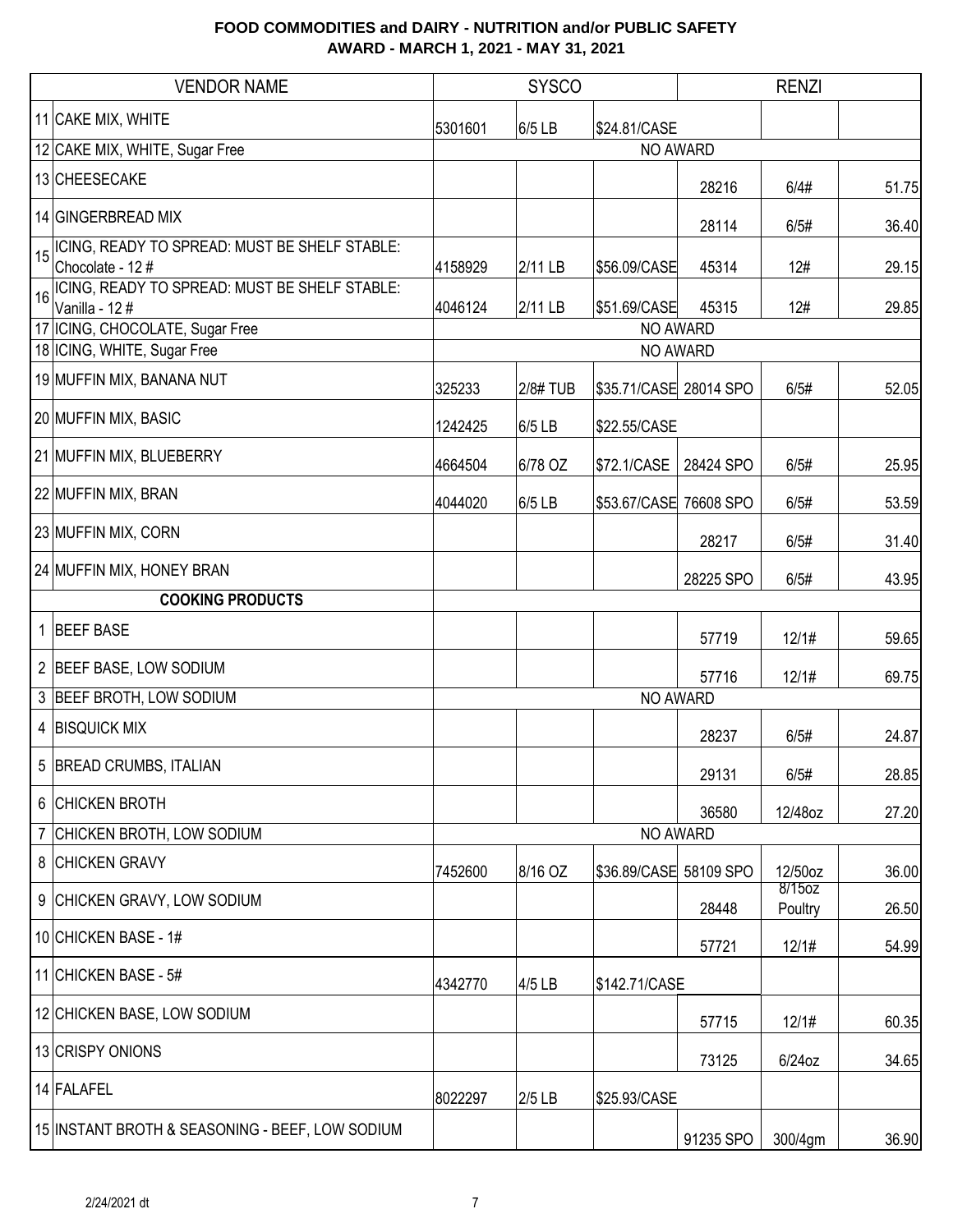|    | <b>VENDOR NAME</b>                                          | <b>SYSCO</b> |           |                        | <b>RENZI</b> |             |       |
|----|-------------------------------------------------------------|--------------|-----------|------------------------|--------------|-------------|-------|
|    | 16 INSTANT BROTH & SEASONING - CHICKEN, LOW SODIUM          |              |           |                        | 91236 SPO    | 300/4gm     | 36.90 |
|    | 17 MINCED GARLIC, IN LIQUID                                 |              |           |                        | 68103        | $6/35$ oz   | 34.29 |
|    | <b>18 PANCAKE MIX</b>                                       |              |           |                        | 28085        | 6/5#        | 22.01 |
|    | 19 PORK GRAVY MIX                                           |              |           |                        | 57709        | 8/16oz      | 35.55 |
|    | 20 PORK GRAVY MIX, LOW SODIUM                               | 8877714      | 8/16 OZ   | \$36/CASE              |              |             |       |
|    | 21 SOY SAUCE, LOW SODIUM                                    | 4897641      | 6/.5 GAL  | \$39.09/CASE 37300 SPO |              | $6/0.5$ gal | 38.97 |
|    | 22 STUFFING MIX, CHICKEN - 6/3.5#                           |              |           |                        | 65040        | $6/55$ oz   | 59.99 |
|    | 23 STUFFING MIX, CORNBREAD - 6/3.5#                         | 3747732      | 6/56OZ    | \$63.34/CASE           |              |             |       |
|    | 24 SWEETENED CONDENSED MILK - 24/14 oz                      | 9312596      | 24/14 OZ  | \$41.63/CASE           |              |             |       |
|    | 25 TEMPURA BATTER                                           | 4979027      | 6/5 LB    | \$44.93/CASE           |              |             |       |
|    | 26 THICK-IT INSTANT HEALTHCARE FOOD THICKENER - PC          | 101758       | 100/7 G   | \$15.99/CASE           |              |             |       |
| 27 | THICK-IT INSTANT HEALTHCARE FOOD THICKENER -<br><b>Bulk</b> |              |           |                        | 76732        | 25#         | 65.99 |
|    | 28 TOFU - 12/14 oz                                          | 9907433      | 12/16 OZ  | \$16.52/CASE           |              |             |       |
|    | 29 TOFU - 6/4#                                              |              |           |                        | 88520        | 6/4#        | 40.28 |
|    | 30 TURKEY GRAVY MIX                                         |              |           |                        | 57698        | 8/16oz      | 37.73 |
|    | 31 TURKEY GRAVY MIX, LOW SODIUM                             |              |           | NO AWARD               |              |             |       |
|    | 32 VEGETABLE BASE                                           | 5682935      | 6/1LB     | \$29.18/CASE 57696 SPO |              | 6/1#        | 24.75 |
|    | 33 VINEGAR                                                  | 5868328      | 4/1 GAL   | \$7.48/CASE            |              |             |       |
|    | 34 WORCESTERSHIRE SAUCE                                     |              |           |                        | 75181        | $4/1$ gal   | 27.99 |
|    | 35 WORCESTERSHIRE SAUCE, LOW SODIUM                         |              |           | NO AWARD               |              |             |       |
|    | <b>SALAD DRESSINGS</b><br>1 SALAD DRESSING Low Fat French   |              |           | NO AWARD               |              |             |       |
|    | 2 SALAD DRESSING Low Fat Ranch                              | 4086575      | 4/1GAL    | \$35.88/CASE           |              |             |       |
|    | 3 SALAD DRESSING Low Fat Golden Italian                     |              |           |                        | 56025        | $4/1$ gal   | 29.95 |
|    | 4 SALAD DRESSING Low Fat Thousand Island                    |              |           | <b>NO AWARD</b>        |              |             |       |
|    | 5 SALAD DRESSING Catalina                                   |              |           |                        | 67266 SPO    | $4/1$ gal   | 45.49 |
|    | 6 SALAD DRESSING Italian                                    |              |           |                        | 56176        | $4/1$ gal   | 32.15 |
|    | 7 SALAD DRESSING Ranch                                      |              |           |                        | 56171        | $4/1$ gal   | 33.19 |
|    | 8 SALAD DRESSING Thousand Island                            | 4069431      | 4/1 GAL   | \$34.75/CASE           |              |             |       |
|    | 9 SALAD DRESSING POWDER MIX, Italian                        | 4847323      | 18/7.6 OZ | \$45.45/CASE           |              |             |       |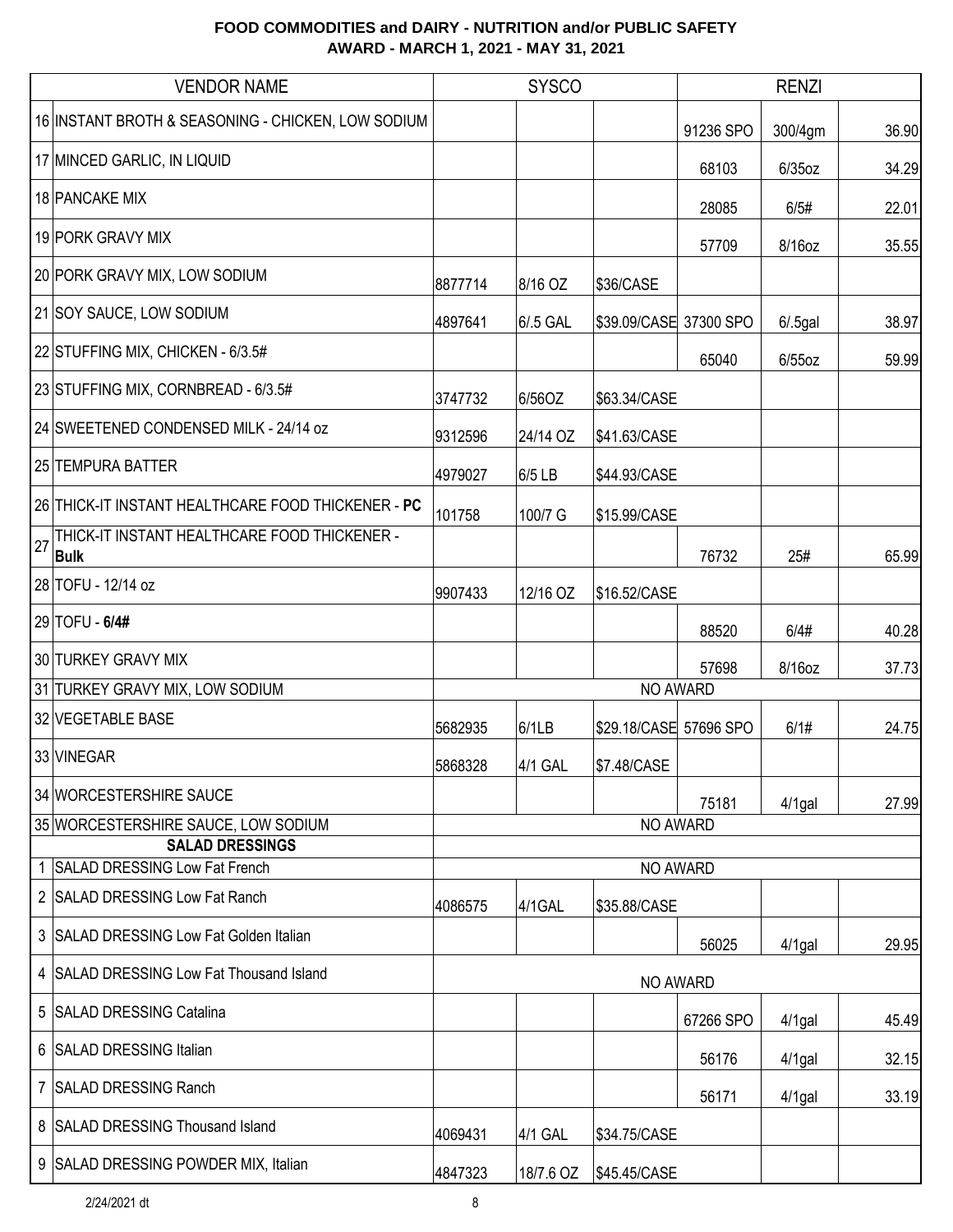| <b>VENDOR NAME</b>                      |         | <b>SYSCO</b> |                                   | <b>RENZI</b> |           |       |
|-----------------------------------------|---------|--------------|-----------------------------------|--------------|-----------|-------|
| <b>SPICES</b>                           |         |              |                                   |              |           |       |
| 1 BASIL LEAVES                          |         |              |                                   | 68009        | 3/20oz    | 36.50 |
| 2 BASIL, CRUSHED                        |         |              |                                   | 68017 SPO    | $6/12$ oz | 24.75 |
| 3 BLACK PEPPER                          | 5229273 | 6/1 LB       | \$80.76/CASE 69355 SPO            |              | 6/1#      | 57.00 |
| 4 CELERY SALT                           | 5228465 | 6/30 OZ      | \$41.69/CASE 68010 SPO            |              | $6/36$ oz | 43.10 |
| 5 CHILI POWDER                          | 9806498 | 6/20 OZ      | \$59.43/CASE 67992 SPO            |              | 6/1#      | 38.90 |
| 6 CHIVES, DRIED - 1 oz                  | 5913694 | 6/1.35OZ     | \$43.15/CASE 67991 SPO            |              | $6/1$ oz  | 26.00 |
| 7 CHIVES, DRIED - $6/#10$               |         |              |                                   | NO AWARD     |           |       |
| 8 CINNAMON                              |         |              |                                   | 68011        | 6/1#      | 44.45 |
| 9 CRUSHED RED PEPPER                    |         |              |                                   | 67999        | $6/12$ oz | 34.20 |
| 10 DILL WEED                            | 5228770 | 6/5 OZ       | \$67.95/CASE 68001 SPO            |              | $6/5$ oz  | 53.15 |
| 11 GARLIC, GRANULATED                   |         |              |                                   | 68002        | $6/25$ oz | 70.79 |
| 12 GARLIC POWDER                        | 9806449 | 6/21 OZ      | \$76.09/CASE 69343 SPO            |              | 6/19oz    | 52.90 |
| 13 GROUND GINGER                        | 4827832 | 6/12.5OZ     | \$73.41/CASE 69260 SPO            |              | $6/16$ oz | 55.25 |
| 14 LEMON PEPPER                         | 9806480 | 6/28 OZ      | \$70.96/CASE 69345 SPO            |              | $6/26$ oz | 64.60 |
| 15 MONTREAL STEAK SEASONING             | 6639553 | 6/29 Z       | \$64.65/CASE 69350 SPO            |              | 6/26oz    | 54.90 |
| 16 MRS. DASH SALT SUBSTITUTE - ORIGINAL | 1116052 |              | 300/0.03OZ \$21.63/CASE 93047 SPO |              | $3/21$ oz | 45.00 |
| 17 NUTMEG                               |         |              |                                   | 68012        | 6/1#      | 91.99 |
| 18 ONIONS, dehydrated                   | 5865498 | $6/2$ LB     | \$57.71/CASE                      |              |           |       |
| 19 ONION POWDER                         | 5229125 | 6/20 OZ      | \$44.68/CASE 68006 SPO            |              | $6/20$ oz | 39.40 |
| 20 OREGANO                              |         |              |                                   | 68014        | 3/1.5#    | 52.20 |
| 21 PAPRIKA                              | 5229174 | 6/18 OZ      | \$54.14/CASE 68007 SPO            |              | $6/16$ oz | 34.95 |
| 22 PARSLEY FLAKES                       | 5229265 | 3/10 OZ      | \$38.14/CASE                      | 68276        | $6/2$ oz  | 12.65 |
| 23 POULTRY SEASONING                    |         |              |                                   | 67995        | $6/12$ oz | 55.00 |
| 24 TACO SEASONING                       |         |              |                                   | 56683        | 5#        | 14.90 |
| <b>SOUP</b>                             |         |              |                                   |              |           |       |
| 1 CHICKEN NOODLE LO-SO - 7.5 oz         |         |              |                                   | 76569        | 24/7.25oz | 20.09 |
| 2 CHICKEN NOODLE LO-SO - 50 oz          |         |              |                                   | 11892 SPO    | 12/50oz   | 44.95 |
| 3 CREAM OF CELERY - 7.5 oz              |         |              |                                   | NO AWARD     |           |       |
| 4 CREAM OF CELERY, CONDENSED - 50 oz    |         |              |                                   | 76592        | 12/50oz   | 42.75 |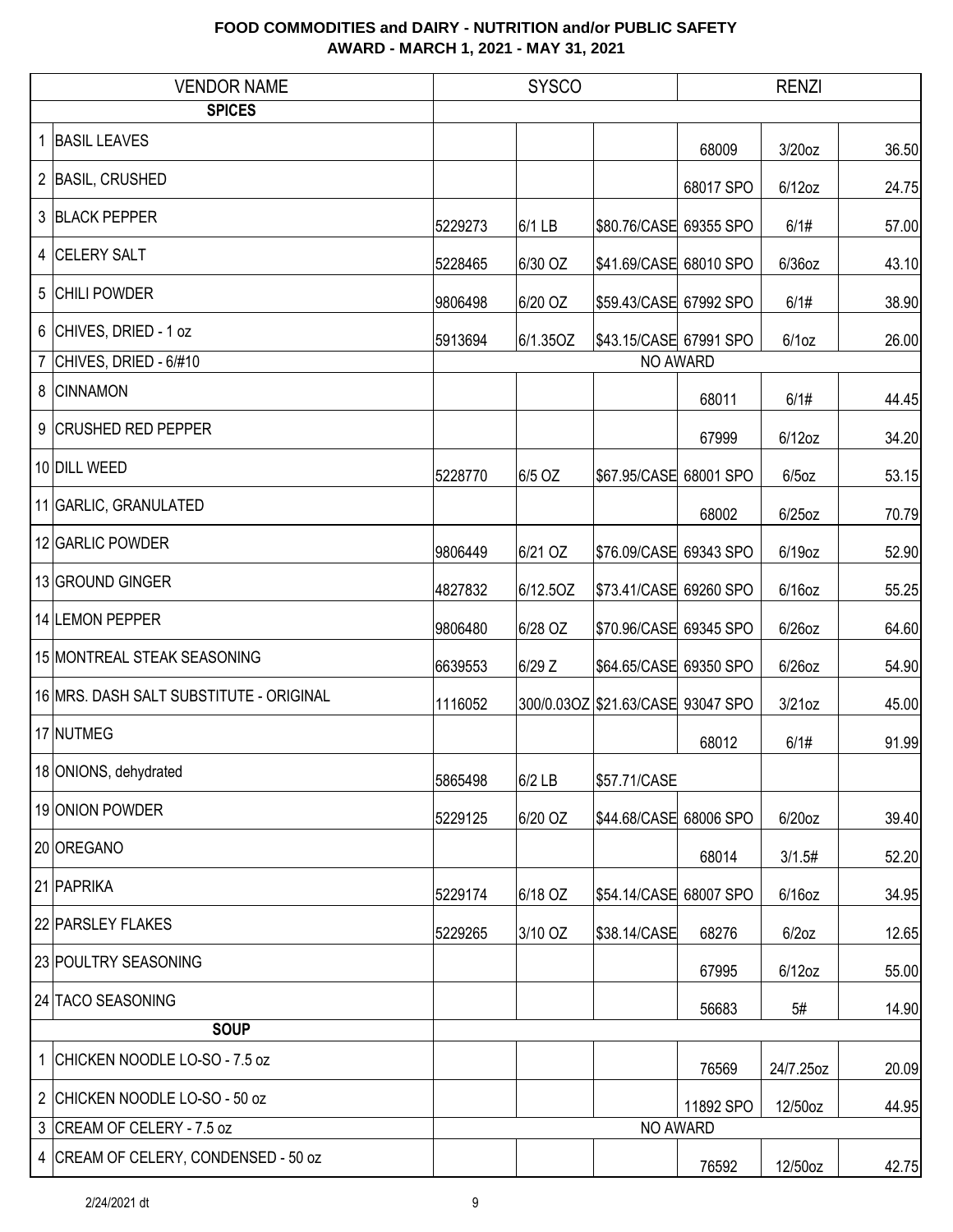| <b>VENDOR NAME</b>                     |         | <b>SYSCO</b> |              |                             | <b>RENZI</b> |       |
|----------------------------------------|---------|--------------|--------------|-----------------------------|--------------|-------|
| 5 CREAM OF CHICKEN - 7.5 oz            |         |              |              | 36699                       | 24/7.25oz    | 26.50 |
| 6 CREAM OF CHICKEN, LO-SO - 7.5 oz     |         |              | NO AWARD     |                             |              |       |
| 7 CREAM OF MUSHROOM - 7.5 oz           |         |              |              | 36670                       | 24/7.25oz    | 26.50 |
| 8 CREAM OF MUSHROOM - 50 oz            |         |              |              | 11899                       | 12/50oz      | 45.05 |
| 9 CREAM OF MUSHROOM LO-SO - 7.25 oz    |         |              |              | 36671 SPO                   | 24/7.25oz    | 20.94 |
| 10 CREAM OF MUSHROOM LO-SO #5          |         |              |              | 11880 SPO                   | 12/49.5oz    | 45.24 |
| 11 TOMATO - 7.5 oz                     | 4040481 | 24/7.25OZ    | \$19.85/CASE |                             |              |       |
| 12 TOMATO, CONDENSED - 50 oz           |         |              |              | 11890                       | 12/50oz      | 33.90 |
| 13 TOMATO LO-SO - 7.25 oz              | 4013066 | 24/7.25OZ    | \$20.16/CASE |                             |              |       |
| 14 TOMATO LO-SO - 50 oz                |         |              |              | 11886<br>Healthy<br>Request | 12/50oz      | 33.98 |
| 15 VEGETABLE LO-SO - 7.25 oz           | 4013108 | 24/7.25OZ    | \$21.53/CASE |                             |              |       |
| <b>FROZEN DESSERTS</b>                 |         |              |              |                             |              |       |
| 1 ANGEL FOOD CAKE - Uniced - 6/20 oz   |         |              |              | 17922                       | 6/8" Round   | 30.99 |
| 2 APPLE PIE RAW                        |         |              |              | 48233                       | 6/46oz       | 31.99 |
| 3 APPLE PIE BAKED                      |         |              |              | 48336                       | 6/10"        | 41.05 |
| 4 APPLE PIE SUGAR FREE                 | 6122085 | 6/10IN       | \$48.26/CASE |                             |              |       |
| 5 BERRY MEDLEY PIE                     |         |              |              | 45264                       | 2/5#         | 22.00 |
| 6 BLUEBERRY PIE RAW                    |         |              |              | 48092                       | $6/46$ oz    | 45.40 |
| 7 BLUEBERRY PIE, DIET SUGAR FREE       | 6221345 | 6/46 OZ      | \$57.07/CASE |                             |              |       |
| 8 BOSTON CREAM PIE                     |         |              |              | 48025                       | $6/33$ oz    | 39.95 |
| 9 CARROT CAKE premade                  |         |              |              | 48042                       | 4/96oz       | 74.14 |
| 10 CHERRY PIE RAW                      |         |              |              | 48030                       | 6/46oz       | 42.59 |
| 11 CHERRY PIE, DIET SUGAR FREE         |         |              | NO AWARD     |                             |              |       |
| 12 CREAM PIE: Banana Cream             |         |              |              | 48176                       | $6/27$ oz    | 33.79 |
| 13 CREAM PIE: Chocolate                | 1074806 | 6/27 OZ      | \$33.93/CASE |                             |              |       |
| 14 CREAM PIE: Coconut Cream            |         |              |              | 48024                       | $6/27$ oz    | 33.10 |
| 15 FRUIT OF THE FOREST PIE             |         |              |              | 48040                       | 6/10"        | 53.25 |
| 16 ICE CREAM, CHOCOLATE - approx 4 oz  |         |              |              | 71012                       | 24/4oz       | 7.60  |
| 17 ICE CREAM, STRAWBERRY - approx 4 oz |         |              |              | 71013                       | 24/4oz       | 7.60  |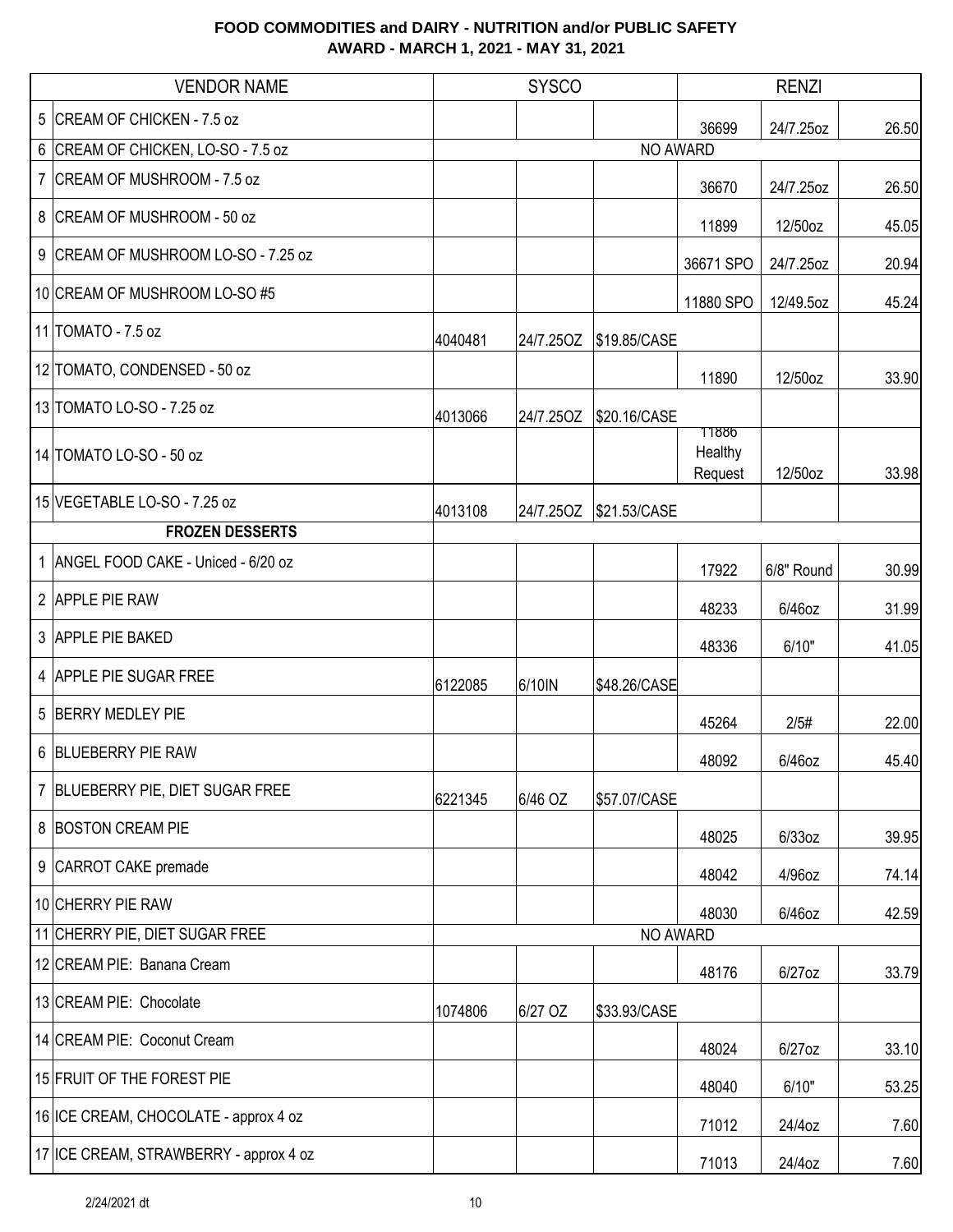|   | <b>VENDOR NAME</b>                           |         | <b>SYSCO</b> |              |       | <b>RENZI</b> |       |
|---|----------------------------------------------|---------|--------------|--------------|-------|--------------|-------|
|   | 18 ICE CREAM, VANILLA - approx 4 oz          |         |              |              | 71011 | 24/4oz       | 7.60  |
|   | 19 ICE CREAM, VANILLA -LACTOSE - approx 4 oz | 1819242 | 24/4 OZ      | \$9.3/CASE   |       |              |       |
|   | 20 ICE CREAM, NSA CHOCOLATE - approx 4 oz    |         |              |              | 71002 | 24/4oz SF    | 7.60  |
|   | 21 ICE CREAM, NSA VANILLA - approx 4 oz      |         |              |              | 71009 | 24/4oz SF    | 7.60  |
|   | 22 LEMON PIE                                 |         |              |              | 48141 | $6/36$ oz    | 38.75 |
|   | 23 STRAWBERRY RHUBARB PIE                    | 9785312 | 6/46 OZ      | \$38.53/CASE |       |              |       |
|   | 24 WHIP TOPPING - 12/32 oz                   |         |              |              | 91000 | 12/32oz      | 35.90 |
|   | 25 WHIPPED TOPPING - White - 12/16oz Bags    | 2389534 | 12/16 OZ     | \$38.68/CASE |       |              |       |
|   | <b>JUICES / DRINK MIXES</b>                  |         |              |              |       |              |       |
|   | 1 APPLE - 46 oz                              |         |              |              | 47050 | 12/46oz      | 27.30 |
|   | 2 CRANBERRY - 46 oz                          |         |              |              | 47052 | 12/46oz      | 28.99 |
|   | 3 GRAPE JUICE - 46 oz                        |         |              |              | 47051 | 12/46oz      | 35.10 |
|   | $4$ ORANGE - 64 oz                           |         |              |              | 47057 | 12/46oz      | 33.39 |
|   | 5 PINEAPPLE - 46 oz                          |         |              |              | 47058 | 12/46oz      | 34.69 |
| 6 | TOMATO - 46 oz                               |         |              |              | 47060 | 12/46oz      | 20.95 |
|   | 7 APPLE EZO - 5.5 oz                         |         |              |              | 47046 | 48/5.5oz     | 20.53 |
|   | 8 CRANBERRY EZO - 5.5 oz                     | 4036315 | 48/5.5 OZ    | \$19.3/CASE  |       |              |       |
|   | $9$ GRAPE EZO - 5.5 oz                       | 4164497 | 48/5.5 OZ    | \$22.38/CASE |       |              |       |
|   | 10 ORANGE JUICE EZO - 5.5 oz                 | 4164018 | 48/5.5 OZ    | \$21.81/CASE |       |              |       |
|   | 11 ORANGE/PINEAPPLE EZO - 5.5 oz             |         |              | NO AWARD     |       |              |       |
|   | 12 PINEAPPLE EZO - 5.5 oz                    |         |              |              | 47048 | 48/5.5oz     | 25.30 |
|   | 13 PRUNE EZO - 4 oz                          |         |              |              | 47356 | 72/4oz       | 18.50 |
|   | 14 PRUNE EZO - 5.5 oz                        |         |              | NO AWARD     |       |              |       |
|   | 15 TOMATO EZO - 5.5 oz                       |         |              |              | 47325 | 48/5.5oz     | 17.40 |
|   | 16 V-8 EZO LO SO - 5.5 oz, low sodium        |         |              |              | 47331 | 48/5.5oz     | 25.04 |
|   | 17 NO SUGAR ADDED - APPLE - 5.5 oz           | 4164034 | 48/5.5 OZ    | \$20.58/CASE |       |              |       |
|   | 18 NO SUGAR ADDED - GRAPE - 5.5 oz           | 4164497 | 48/5.5 OZ    | \$22.38/CASE |       |              |       |
|   | 19 NO SUGAR ADDED - ORANGE - 5.5 oz          |         |              | NO AWARD     |       |              |       |
|   | 20 NO SUGAR ADDED - PINEAPPLE - 5.5 oz       | 7776083 | 48/5.5 OZ    | \$25.31/CASE |       |              |       |
|   | 21 GRAPE DRINK MIX - POWDER - 21-24 oz       |         |              |              | 27529 | 12/24oz      | 22.15 |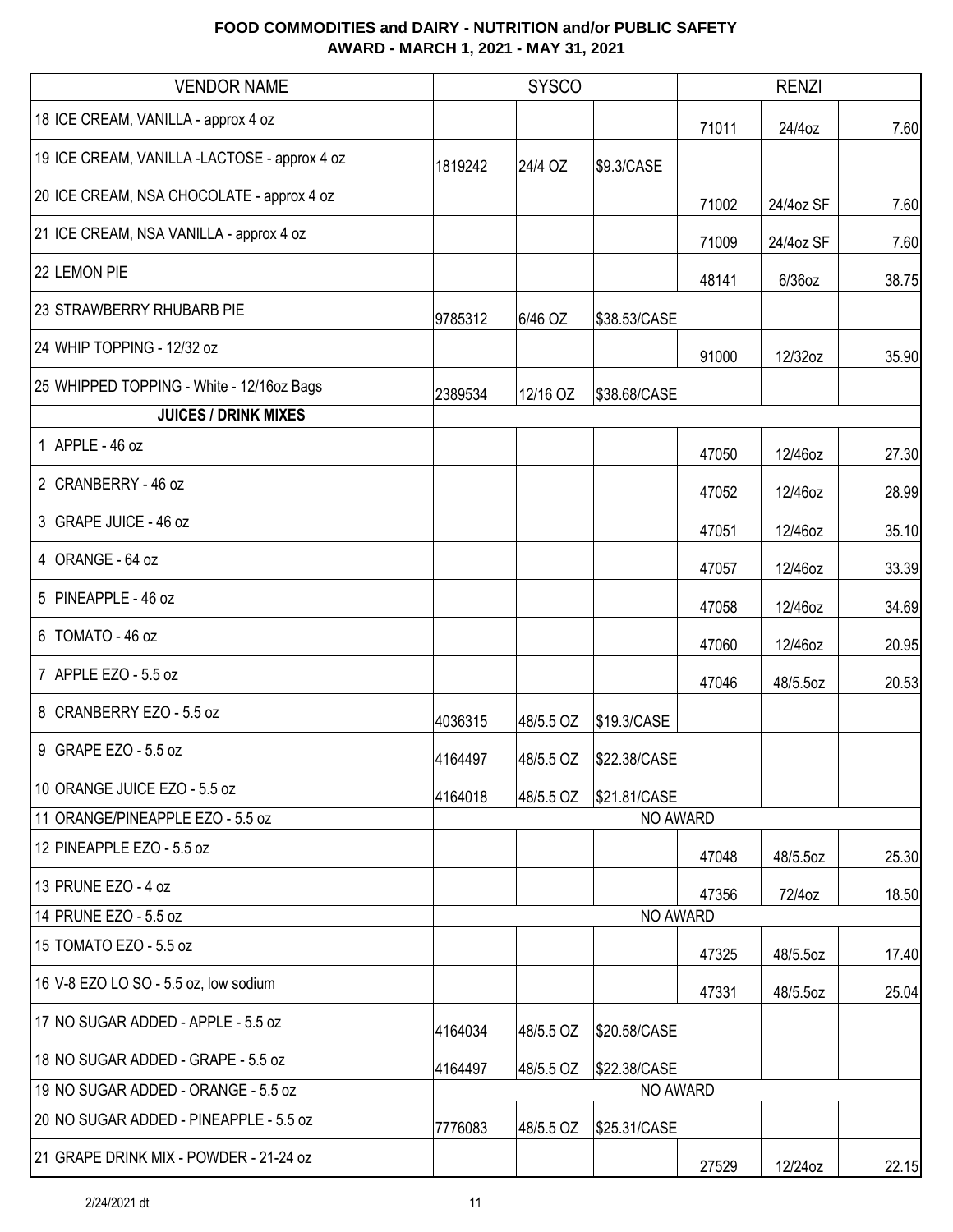| <b>VENDOR NAME</b>                             |         | <b>SYSCO</b> |                        |            | <b>RENZI</b> |        |
|------------------------------------------------|---------|--------------|------------------------|------------|--------------|--------|
| 22 ORANGE DRINK MIX - POWDER - 21-24 oz        |         |              |                        | 27530      | 12/24oz      | 22.15  |
| 23 LEMONADE DRINK MIX - POWDER - 21-24 oz      |         |              |                        | 27527      | 12/24oz      | 22.15  |
| 24 PINK LEMONADE DRINK MIX - POWDER - 21-24 oz |         |              |                        | 27532      | 12/24oz      | 22.15  |
| 25 ICE TEA DRINK MIX - POWDER - 21 - 24 oz     |         |              |                        | 27533      | 12/24oz      | 22.15  |
| <b>BULK PRODUCTS</b>                           |         |              |                        |            |              |        |
| 1 AU GRATIN POTATOES - 12/20.35 oz             |         |              |                        | 34161      | 12/20.35oz   | 59.35  |
| 2 BAKED BEANS (Gramma Brown) - #10             | 5112107 | 6/#10        | \$26.54/CASE           |            |              |        |
| 3 BEEF STEW - 10#                              | 4067039 | 6/#10        | \$91.08/CASE           |            |              |        |
| 4 BEETS, SLICED - #10                          |         |              |                        | 62065      | 6/#10        | 29.55  |
| $5$ BEETS, DICED - #10                         |         |              |                        | 62067      | 6/#10        | 29.36  |
| 6 BLACK OLIVES - #10                           |         |              |                        | 59012      | 6/#10        | 42.95  |
| 7   BROWN GRAVY, LOW SODIUM - #5               |         |              |                        | 57754      | 8/16oz Dry   | 35.50  |
| 8 CANNONBALL BBQ SAUCE - gal                   |         |              |                        | 57212      | $4/1$ gal    | 29.99  |
| 9 CHEDDAR CHEESE SAUCE - #10                   |         |              |                        | 63027      | 6/#10        | 36.30  |
| 10 CHILI SAUCE - #10                           |         |              |                        | 57131      | 6/#10        | 31.99  |
| 11 COFFEE - 14 - 16 oz                         |         |              |                        | 71105      | 24/14oz      | 125.00 |
| 12 COFFEE, PILLOW PACK - 2.5 oz                |         |              |                        | 71021      | 84/2oz       | 53.75  |
| 13 COFFEE, PILLOW PACK - 14 oz                 |         |              |                        | NO AWARD   |              |        |
| 14 COFFEE, DECAF - 14 - 16 oz                  | 6958045 | 18/14 OZ     | \$105.1/CASE           |            |              |        |
| 15 COFFEE, DECAF, PILLOW PACK - 2.5 oz         | 5932142 | 96/2 OZ      | \$81.65/CASE 71260 SPO |            | 84/2.5oz     | 85.50  |
| 16 COFFEE, DECAF, PILLOW PACK - 14 oz          |         |              |                        | NO AWARD   |              |        |
| 17 COLESLAW DRESSING - Gal                     |         |              |                        | 56090      | $4/1$ gal    | 37.15  |
| 18 CREAM STYLE CORN - #10                      |         |              |                        | 62035      | 6/#10        | 33.99  |
| 19 GARBANZO BEANS (CHIC PEAS) - #10            |         |              |                        | 62059      | 6/#10        | 24.45  |
| 20 GRAPE JELLY - #10                           | 4184461 | 6/#10        | \$57.77/CASE           |            |              |        |
| 21 GRAPE JELLY - 132 oz                        |         |              |                        | 91435      | 6/132oz      | 42.40  |
| 22 GREEN BEANS - $#10$                         |         |              |                        | 60093      | 6/#10        | 24.75  |
| 23 GREEN BEANS, 14 -16 oz                      |         |              |                        | 45244 Frzn | 12/2#        | 24.00  |
| 24 GREEN PEPPERS - #10                         |         |              |                        | 60095      | 6/#10        | 30.95  |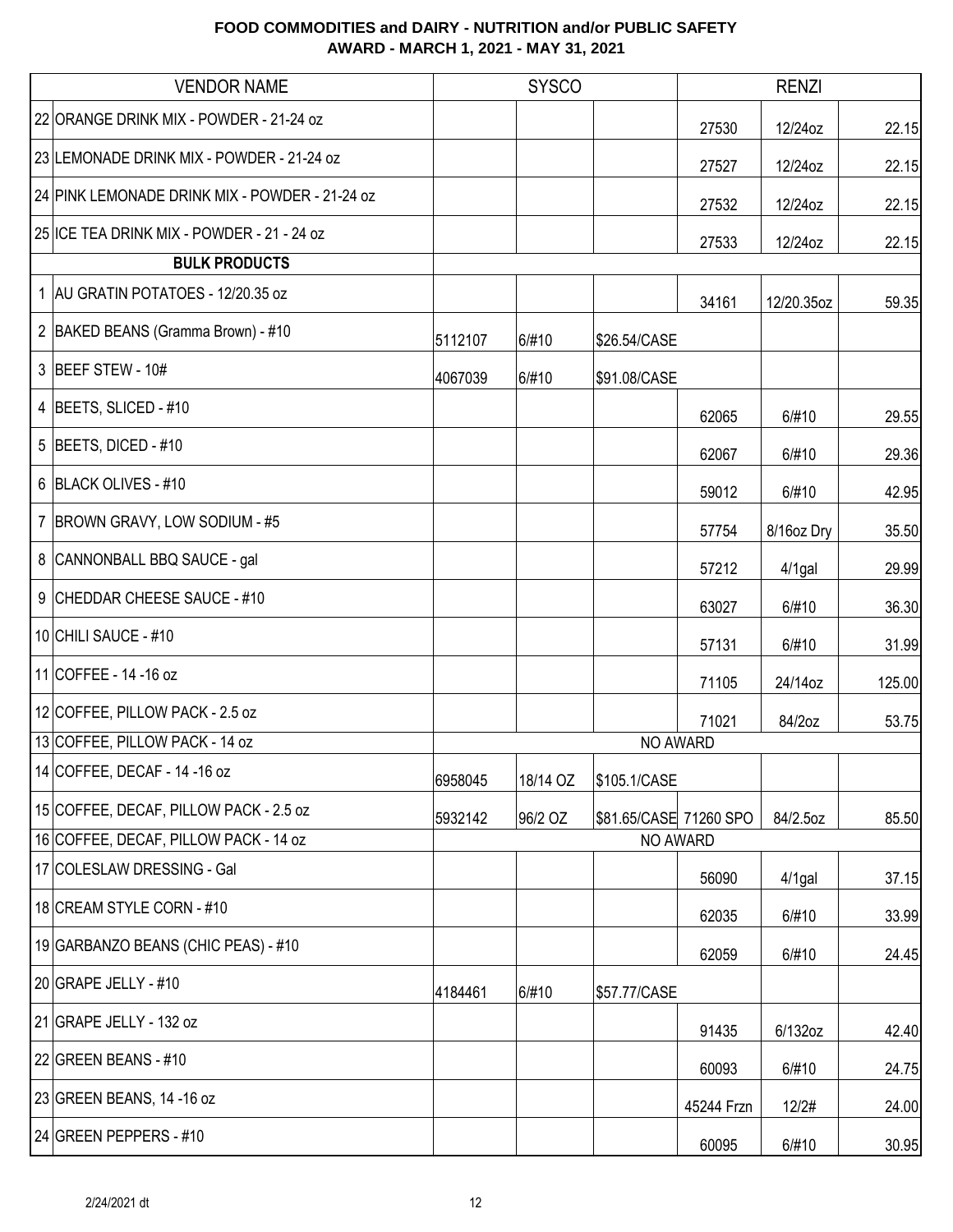| <b>VENDOR NAME</b>                         |         | <b>SYSCO</b>   |                        | <b>RENZI</b> |            |       |
|--------------------------------------------|---------|----------------|------------------------|--------------|------------|-------|
| 25 HOT SAUCE, MONARCH or equal - gal       |         |                |                        | 61004        | $4/1$ gal  | 22.47 |
| 26 JALAPENOS - #10                         |         |                |                        | 63065        | 6/#10      | 28.59 |
| 27 KETCHUP - #10                           | 5686266 | 6/#10          | \$24.1/CASE            |              |            |       |
| 28 KETCHUP, 12 - 14 oz bottle              | 4560934 | 36/14 OZ       | \$34.21/CASE           |              |            |       |
| 29 KIDNEY BEANS - #10                      |         |                |                        | 62000        | 6/#10      | 24.79 |
| 30 KIDNEY BEANS, 14 - 16 oz                |         |                |                        | NO AWARD     |            |       |
| 31 MASHED POTATOES - #10                   | 3677739 | 6/5.31LB       | \$51.64/CASE           |              |            |       |
| 32 MAYONNAISE, REGULAR - Gal               | 4002432 | 4/1 GAL        | \$23.78/CASE           |              |            |       |
| 33 MAYONNAISE, LOW FAT - Gal               | 4244513 | 4/1 GAL        | \$25.87/CASE           |              |            |       |
| 34 MUSHROOMS - #10                         |         |                |                        | 68024        | 6/#10      | 46.70 |
| 35 MUSTARD - 12 oz bottle                  |         |                |                        | 57927        | 12/12oz    | 16.24 |
| 36 MUSTARD - Gal                           |         |                |                        | 30058        | $4/1$ gal  | 15.95 |
| 37 NORTHERN BEAN - 10#                     |         |                |                        | 95412        | 6/#10      | 26.27 |
| 38 PEANUT BUTTER - 5#                      |         |                |                        | 92542        | 6/5#       | 49.95 |
| 39 PEPPERS, RED & GREEN - 10#              | 4189247 | 6/#10          | \$41.82/CASE           |              |            |       |
| 40 PICKLES, DILL - gal                     | 7469893 | 4/1 GAL        | \$25.51/CASE           |              |            |       |
| 41 PICKLES, DILL - 5 gal                   | 7158815 | <b>1/5 GAL</b> | \$23.93/CASE           |              |            |       |
| 42 PINTO BEANS - #10                       | 3362274 | 6/#10          | \$22.86/CASE 62075 SPO |              | 6/#10      | 22.19 |
| 43 PIZZA SAUCE Grade A - #10               |         |                |                        | 57051        | 6/#10      | 27.98 |
| 44 POTATOES, DICED - 10#                   |         |                |                        | 62084        | 6/#10      | 27.15 |
| 45 POTATOES, DICED, FRESH VAC PACKED - 10# |         |                |                        | 26020        | 2/10#      | 16.99 |
| 46 POTATO PEARL Vitamin C Enriched - 5#    |         |                |                        | 35016        | 6/5.75#    | 53.95 |
| 47 POTATO - SCALLOPED - 20.35 oz           |         |                |                        | 34165        | 12/20.35oz | 55.50 |
| 48 PUMPKIN - #10                           |         |                |                        | 62083        | 6/#10      | 41.49 |
| 49 RAISINS - 30#                           |         |                |                        | 73231        | 30#        | 32.97 |
| 50 RAVIOLI - #10                           | 4364568 | 6/#10          | \$33.16/CASE           |              |            |       |
| 51 RED PEPPERS - #10                       |         |                |                        | 58997        | 6/#10      | 36.00 |
| 52 REFRIED BEANS - #10                     | 5882311 | 6/#10          | \$31.08/CASE           |              |            |       |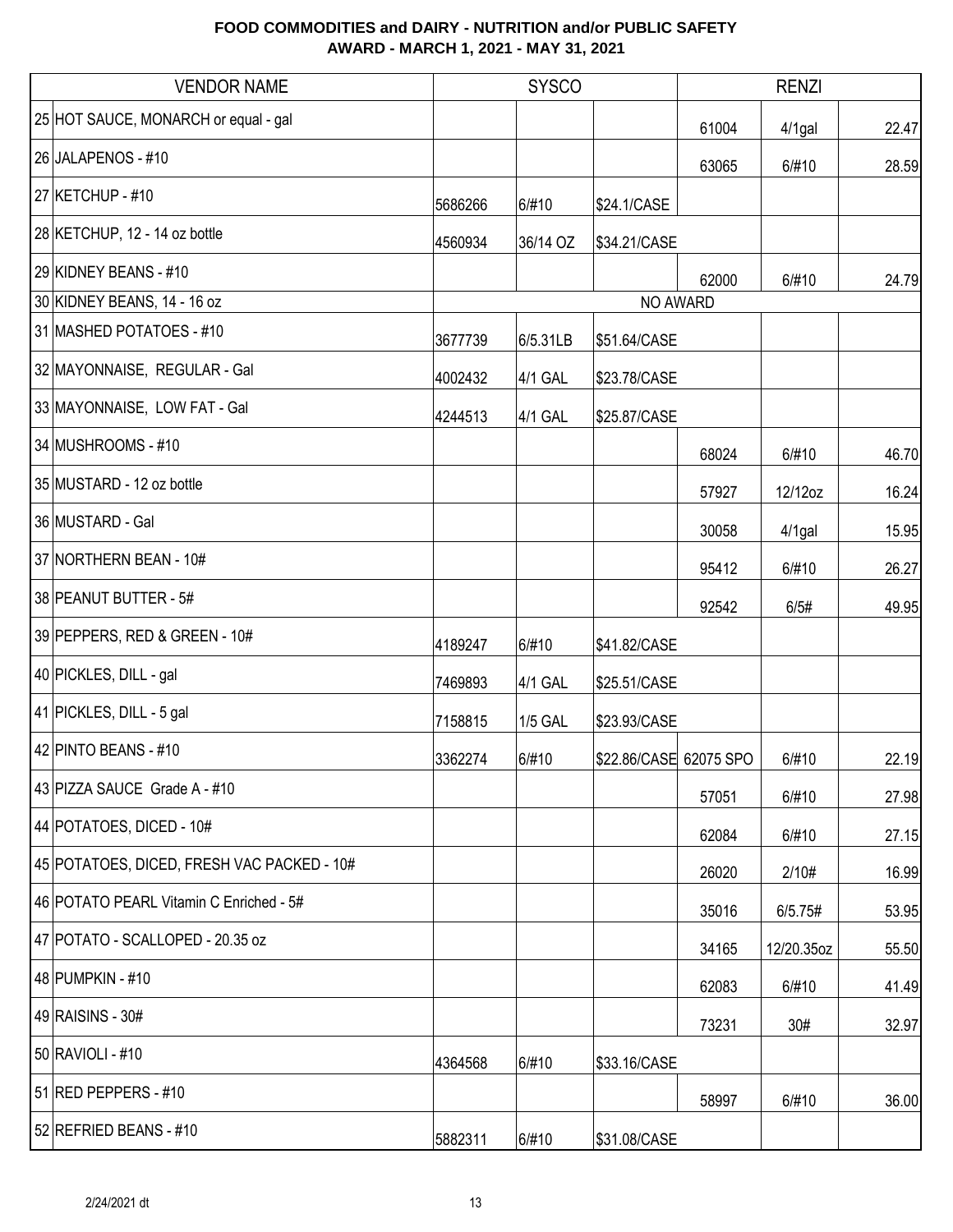| <b>VENDOR NAME</b>                         |         | <b>SYSCO</b> |                        | <b>RENZI</b> |           |       |
|--------------------------------------------|---------|--------------|------------------------|--------------|-----------|-------|
| 53 REFRIED BEANS - 112 oz - 115 oz         |         |              |                        | 62013        | 6/112oz   | 39.95 |
| 54 REFRIED BEANS, VEGETARIAN - #10         |         |              | NO AWARD               |              |           |       |
| 55 SALSA - #10                             | 9953068 | 6/# 10       | \$30.48/CASE           |              |           |       |
| 56 SAUERKRAUT - #10                        |         |              |                        | 62082        | 6/#10     | 30.90 |
| 57 SPAGHETTI SAUCE - #10                   |         |              |                        | 57336        | 6/#10     | 25.65 |
| 58 SPAGHETTI SAUCE, LOW SODIUM - #10       |         |              |                        | 57021        | 6/#10     | 26.95 |
| 59 STEWED TOMATO, Grade A - #10            |         |              |                        | 56970        | 6/#10     | 29.49 |
| 60 STEWED TOMATO, LOW SODIUM Grade A - #10 |         |              | NO AWARD               |              |           |       |
| 61 STRAWBERRY PRESERVES - 4#               |         |              |                        | 91424        | 6/4#      | 41.99 |
| 62 STRAWBERRY TOPPING - 5#                 |         |              |                        | 75105        | 6/#5      | 52.90 |
| 63 SWEET POTATOES, syrup Grade A - #10     |         |              |                        | 92369        | 6/#10     | 34.77 |
| 64 TEA BAGS, Regular                       |         |              |                        | 71451        | 10/100ct  | 27.87 |
| 65 TOMATOES, CRUSHED - #10                 |         |              |                        | 57016        | 6/#10     | 24.65 |
| 66 TOMATO PASTE, Grade A - #10             |         |              |                        | 59085        | 6/#10     | 37.44 |
| 67 TOMATO PASTE, LOW SODIUM Grade A - #10  |         |              | NO AWARD               |              |           |       |
| 68 TOMATO SAUCE, Grade A - #10             |         |              |                        | 57055        | 6/#10     | 24.60 |
| 69 TOMATO SAUCE, LOW SODIUM Grade A - #10  |         |              | NO AWARD               |              |           |       |
| 70 WAX BEANS - 14 - 16 oz                  |         |              |                        | 45338 Frzn   | 12/2#     | 28.99 |
| 71 WAX BEANS - #10                         |         |              |                        | 62022        | 6/#10     | 29.40 |
| 72 VEGETARIAN BEAN - #10                   |         |              |                        | 60097        | 6/#10     | 24.80 |
| 73 3-BEAN SALAD - #10                      | 4000782 | 6/#10        | \$34.17/CASE           |              |           |       |
| 74 4-BEAN SALAD - #10                      |         |              |                        | 10974        | 6/#10     | 32.99 |
| <b>INDIVIDUAL SERVING ITEMS</b>            |         |              |                        |              |           |       |
| 1 CHIPS - Corn                             | 6743437 | 64/2 OZ      | \$27.35/CASE 77540 SPO |              | 104/1oz   | 34.60 |
| 2 DORITOS - Cool Ranch - 1 oz              | 5511910 | 104/1 OZ     | \$34.16/CASE 77546 SPO |              | 104/1oz   | 33.99 |
| 3 DORITOS - Nacho Cheese - 1 oz            |         |              |                        | 77545        | 104/1oz   | 33.99 |
| 4 FUNYUNS CHIPS - .75 oz                   |         |              |                        | 77484        | 104/.75oz | 34.60 |
| 5 HOT CHOCOLATE, SUGAR FREE PACKET         | 4250775 | 6/24 CT      | \$37.69/CASE 48229 SPO |              | 6/40ct    | 36.75 |
| 6 ORANGE JUICE - 4 oz                      |         |              |                        | 47000        | 72/4oz    | 12.20 |
| 7   POTATO CHIP - regular - 1 oz           |         |              |                        | 77542        | 104/1oz   | 33.99 |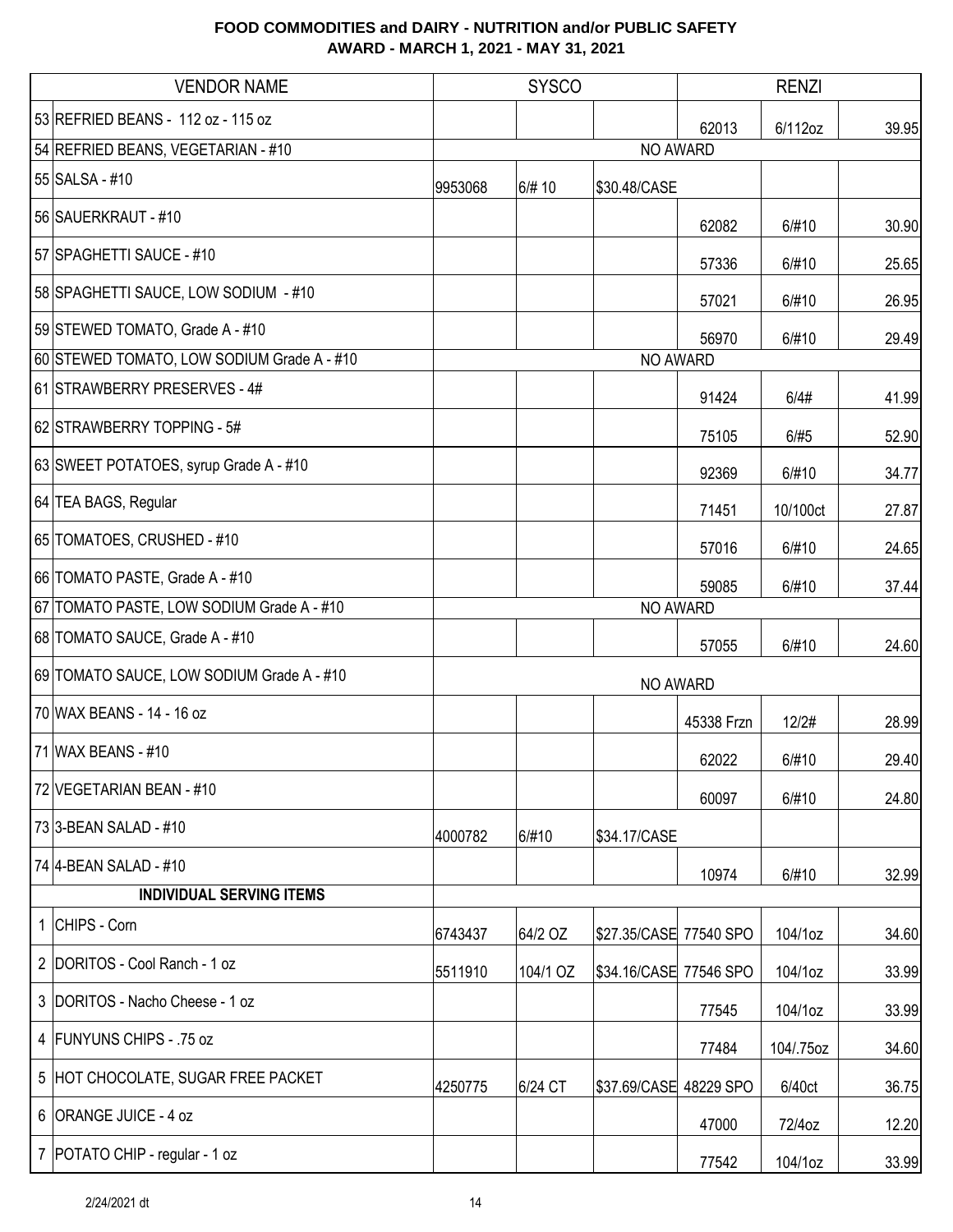| <b>VENDOR NAME</b>                                |         | <b>SYSCO</b> |                         |                 | <b>RENZI</b> |       |
|---------------------------------------------------|---------|--------------|-------------------------|-----------------|--------------|-------|
| 8 POTATO CHIP - BBQ - 1 oz                        |         |              |                         | 77541           | 104/1oz      | 33.99 |
| 9   POTATO CHIP - Salt & Vinegar - 1 oz           | 6725283 | 64/1.5 OZ    | \$32.89/CASE            |                 |              |       |
| 10 POTATO CHIP - Sour Cream & Onion - 1 oz        |         |              |                         | 77543           | 104/1oz      | 33.99 |
| 11 PRETZELS - 1 oz                                |         |              |                         | 77532           | 88/1oz       | 28.65 |
| 12 TORTILLA CHIPS - 2 oz                          |         |              |                         | 78574<br>Scoops | 72/.875oz    | 25.40 |
| 13 PC APPLESAUCE                                  |         |              |                         | 64153           | 96/4.5oz     | 26.90 |
| 14 PC BBQ SAUCE                                   |         |              |                         | 66218           | 100/1oz      | 9.24  |
| 15 PC BUTTER cups - 8 lb                          | 5419353 | 1/8 LB       | \$20.37/CASE            |                 |              |       |
| 16 PC CEREAL - GLUTEN FREE CHEX                   |         |              |                         | 84166           | 96/1oz       | 23.50 |
| 17 PC COFFEE                                      |         |              |                         | 71220           | 84/1.75oz    | 46.22 |
| 18 PC COFFEE, DECAF                               | 5259346 | 5/100 CT     | \$52.29/CASE            |                 |              |       |
| 19 PC CREAM CHEESE                                | 4507432 | 100/1 OZ     | \$15.88/CASE            |                 |              |       |
| 20 PC DIET CRANBERRY SAUCE                        | 9278136 | 200/.5 OZ    | \$22.37/CASE            |                 |              |       |
| 21 PC HALF & HALF                                 |         |              |                         | 67174           | 360 - 3/8oz  | 13.70 |
| 22 PC JELLY - diet                                |         |              |                         | 66222           | 200/12gm     | 14.19 |
| 23 PC JELLY - regular                             | 5258835 |              | 400/10 GM \$20.1/CASE   |                 |              |       |
| 24 PC KETCHUP, equivalent to Heinz or Hunts brand | 4029500 | 1000/9 GM    | \$16.8/CASE             |                 |              |       |
| 25 PC MAPLE SYRUP, Sugar Free                     |         |              |                         | 35057           | 100/1.1 oz   | 14.97 |
| 26 PC MARGARINE cups                              | 4546949 | 900/5 GM     | \$20.46/CASE            |                 |              |       |
| 27 PC MAYONAISE                                   |         |              |                         | 66585           | 500/9gm      | 16.55 |
| 28 PC MUSTARD                                     |         |              |                         | 66223           | 500/4.5gm    | 7.40  |
| 29 PC PANCAKE SYRUP                               |         |              |                         | 66229           | 100/1.5oz    | 9.95  |
| 30 PC PANCAKE SYRUP, Sugar Free                   |         |              | NO AWARD                |                 |              |       |
| 31 PC PEANUT BUTTER                               |         |              |                         | 66527           | 200/.5oz     | 22.15 |
| 32 POPCORN, Smart Food, White Cheddar - .5 oz     | 5527379 | 104/.625 Z   | \$34.16/CASE            |                 |              |       |
| 33 PC RELISH                                      |         |              |                         | 66219           | 200/9gm      | 9.15  |
| 34 PC SALT SUBSTITUTE                             | 1116052 |              | 300/0.03OZ \$21.63/CASE |                 |              |       |
| 35 PC SPLENDA                                     |         |              |                         | 67002           | 2000ct       | 24.45 |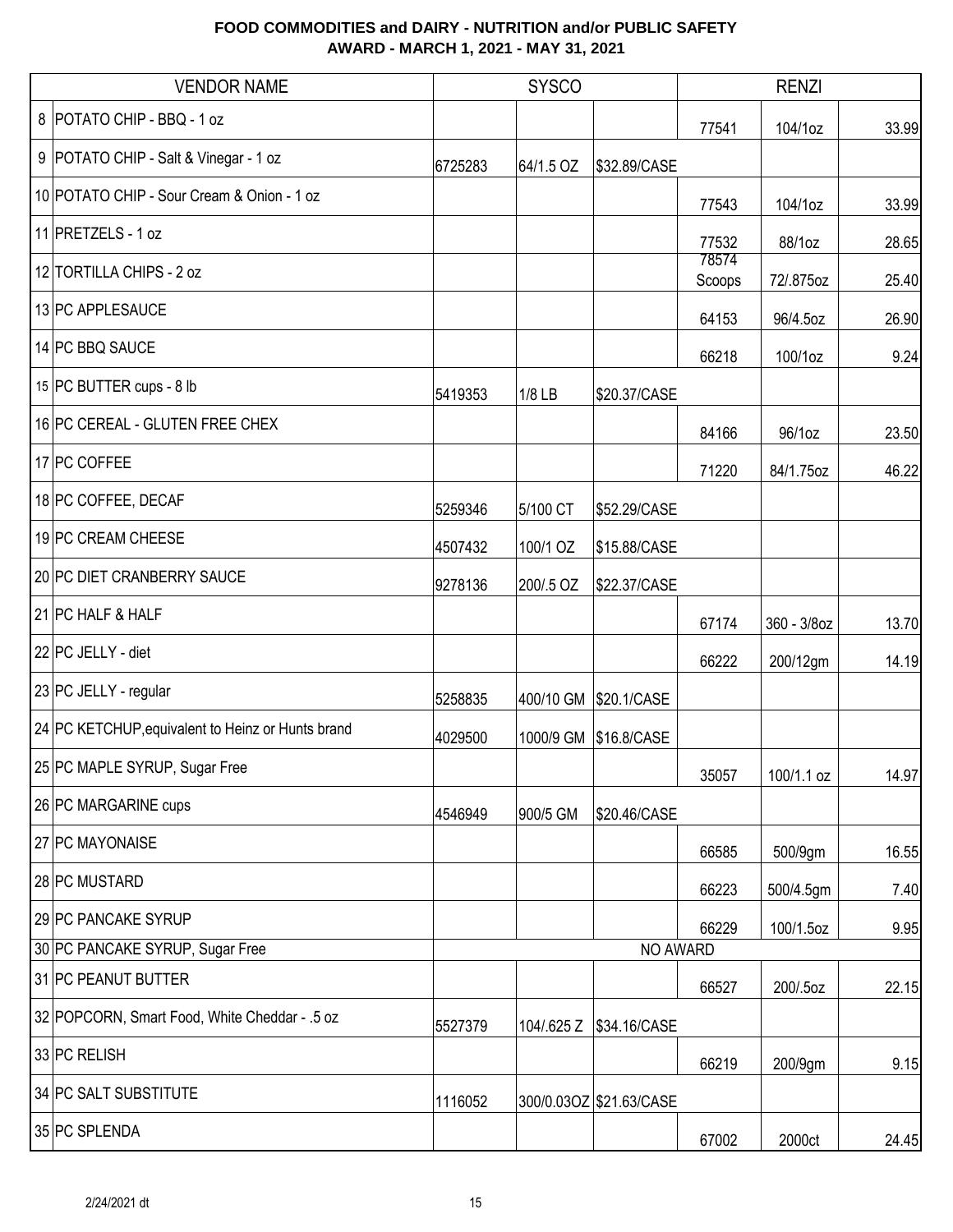|    | <b>VENDOR NAME</b>                                                      |         | <b>SYSCO</b> |              |           | <b>RENZI</b>      |       |
|----|-------------------------------------------------------------------------|---------|--------------|--------------|-----------|-------------------|-------|
|    | 36 PC SUGAR                                                             |         |              |              | 67001     | 2000ct            | 12.49 |
|    | 37 PC SOUR CREAM cups                                                   |         |              |              | 25446     | 100/1oz           | 14.30 |
|    | 38 PC SWEET & SOUR                                                      |         |              |              | 66236     | 100/1oz           | 9.75  |
|    | FRUITS & VEGETABLES, FRESH and CANNED                                   |         |              |              |           |                   |       |
|    | 1 APPLES, fresh                                                         | 1408061 | 1/125 CT     | \$31.5/CASE  |           |                   |       |
|    | 2 APPLES: sliced, juice or water packed, Grade A - #10                  |         |              |              | 10251     | 6/#10             | 41.99 |
|    | 3 APPLESAUCE Unsweetened, Grade A - #10                                 | 7302151 | 6/#10        | \$21.84/CASE |           |                   |       |
|    | 4   APRICOTS - Grade A - #10                                            |         |              |              | 11266     | 6/#10             | 33.81 |
| 5  | BANANAS, fresh - 150 ct                                                 |         |              |              | 88036     | 150 <sub>ct</sub> | 20.75 |
|    | 6 FROZEN BERRY MEDLEY - 20#                                             |         |              |              | 45264     | 2/5#              | 22.00 |
|    | 7 CABBAGE, fresh                                                        | 1007970 | 1/50 LB      | \$14.79/CASE |           |                   |       |
|    | 8 CANTELOPE, fresh                                                      | 1164375 | 1/6 CT       | \$14.59/CASE |           |                   |       |
|    | 9 CELERY. Bunch                                                         | 1120625 | 1/24 CT      | \$26.79/CASE |           |                   |       |
|    | 10 COLE SLAW MIX - 4/5# bags                                            |         |              |              | 88139     | 4/5#              | 18.99 |
|    | 11 CRANBERRY SAUCE Whole, Grade A - #10                                 | 5729983 | 6/#10        | \$49.2/CASE  | 64049 SPO | 6/101oz           | 47.35 |
|    | 12 CRANBERRY SAUCE, Jellied, Grade A - #10                              | 4608907 | 6/101 OZ     | \$37.65/CASE |           |                   |       |
|    | 13 CUCUMBERS, fresh - 24-30 case                                        | 2036507 | 1/10 LB      | \$9.39/CASE  | 88110     | 15#               | 13.99 |
| 14 | CRUSHED PINEAPPLE: fancy, juice Hawaiian Coarse, Grade<br>A - #10       | 8921201 | 6/# 10       | \$27.88/CASE |           |                   |       |
|    | 15 FROZEN STRAWBERRIES, UNSWEETENED - Grade A - 10#                     |         |              |              | 45177     | 10#               | 19.15 |
|    | 16 FROZEN STRAWBERRIES, UNSWEETENED - Grade A - 30#                     | 1024439 | 1/30 LB      | \$35.42/CASE |           |                   |       |
|    | 17 FROZEN STRAWBERRIES, SWEETENED - Grade A - 6/5#                      |         |              |              | 45175     | 6/6.5#            | 62.00 |
|    | 18 FRUIT COCKTAIL, Grade A - #10                                        | 8576284 | 6/#10        | \$27.88/CASE |           |                   |       |
|    | 19 FRUIT CUPS, 4 oz - Grade A                                           |         |              |              | 46233     | 36/4oz            | 18.99 |
| 20 | FRUIT MEDLEY, Festival/Classic, melon pieces, grapes -<br>Grade A - #10 |         |              |              | 31226     | 1/8#              | 23.00 |
|    | 21 GREEN PEPPERS, fresh                                                 |         |              |              | 88168     | 20#               | 40.50 |
|    | 22 HONEYDEW MELON, fresh                                                | 1000538 | 1/6 CT       | \$21.86/CASE |           |                   |       |
|    | 23 LETTUCE, Iceberg, fresh, head                                        |         |              |              | 88124     | 24ct              | 46.50 |
|    | 24 LETTUCE, Iceberg, fresh, bag                                         |         |              |              | 88131     | 4/5#              | 29.99 |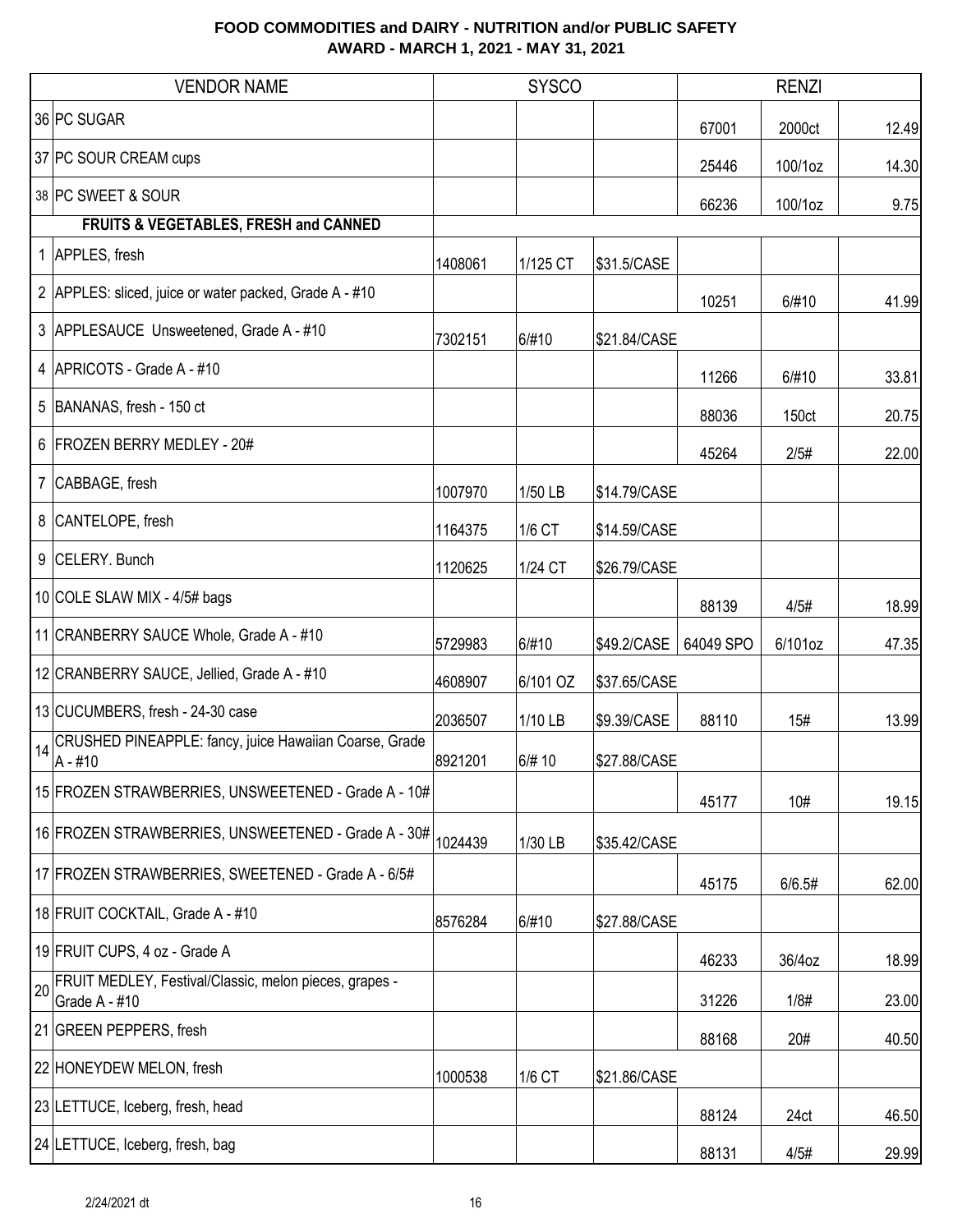| <b>VENDOR NAME</b>                                   | <b>SYSCO</b> |         |              | <b>RENZI</b> |        |       |
|------------------------------------------------------|--------------|---------|--------------|--------------|--------|-------|
| 25 MANDARIN ORANGE, sections, light, Grade A - #10   |              |         |              | 66031        | 6/#10  | 34.40 |
| 26 ONIONS, fresh                                     |              |         |              | 88153        | 50#    | 28.95 |
| 27 ORANGES, fresh                                    |              |         |              | 88348        | 113ct  | 37.05 |
| 28 PEACHES diced, light Grade A - #10                | 680688       | 6/#10   | \$26.8/CASE  |              |        |       |
| 29 PEACHES yellow, light cling halves, Grade A - #10 |              |         |              | 64008 Diced  | 6/#10  | 29.90 |
| 30 PEACHES sliced, light Grade A - #10               | 4218996      | 6/#10   | \$26.8/CASE  |              |        |       |
| 31 PEARS halves, light Grade A - #10                 | 3552643      | 6/#10   | \$48.12/CASE |              |        |       |
| 32 PEARS pieces, light Grade A - #10                 |              |         |              | 64012        | 6/#10  | 33.15 |
| 33 PINEAPPLE TIDBITS: light, Grade A - #10           | 680674       | 6/#10   | \$26.94/CASE |              |        |       |
| 34 PINEAPPLE, sliced, juice packed, Grade A - #10    |              |         |              | 63037        | 6/#10  | 36.80 |
| 35 PLUMS, fresh                                      |              |         |              | NO AWARD     |        |       |
| 36 POTATOES, fresh                                   |              |         |              | 88609        | 50#    | 20.75 |
| 37 SNOW PEAS                                         | 1008382      | 1/10LB  | \$32.49/CASE |              |        |       |
| 38 SWEET POTATO, MASHED - frozen                     | 2497089      | 12/2 LB | \$48.37/CASE |              |        |       |
| 39 TOMATOES, fresh                                   |              |         |              | 88208        | 25#    | 39.45 |
| 40 TROPICAL FRUIT, papaya, banana - Grade A - #10    |              |         |              | 64030        | 6/#10  | 28.40 |
| 41 WATERMELON, fresh                                 |              |         |              | 88076        | 1ct    | 9.15  |
| <b>VEGETABLES - FROZEN</b>                           |              |         |              |              |        |       |
| 1 ASPARAGUS, Grade A                                 |              |         |              | 45086        | 6/2.5# | 27.39 |
| 2 BREAKFAST CUBE POTATOES, Grade A                   |              |         |              | 34395        | 6/5#   | 42.69 |
| 3 BROCCOLI, CUT, Grade A                             |              |         |              | 45131        | 20#    | 16.00 |
| 4 BROCCOLI SPEARS, Grade A                           |              |         |              | 45229        | 12/2#  | 21.30 |
| 5 BRUSSEL SPROUTS, Grade A                           |              |         |              | 45255        | 12/2#  | 24.54 |
| 6 CALIFORNIA BLEND, Grade A                          |              |         |              | 45331        | 20#    | 19.20 |
| 7 CAPRI MIX, Grade A                                 |              |         |              | 45318        | 20#    | 19.00 |
| 8 BABY CARROTS, whole Grade A                        |              |         |              | 45228        | 20#    | 22.85 |
| 9 CARROTS, CUT, Grade A                              |              |         |              | 45018        | 20#    | 14.00 |
| 10 CARROTS, DICED, 30#, Grade A                      |              |         |              | 45100        | 12/2#  | 18.00 |
| 11 CAULIFLOWER, grade A                              | 3772514      | 12/2 LB | \$18.37/CASE |              |        |       |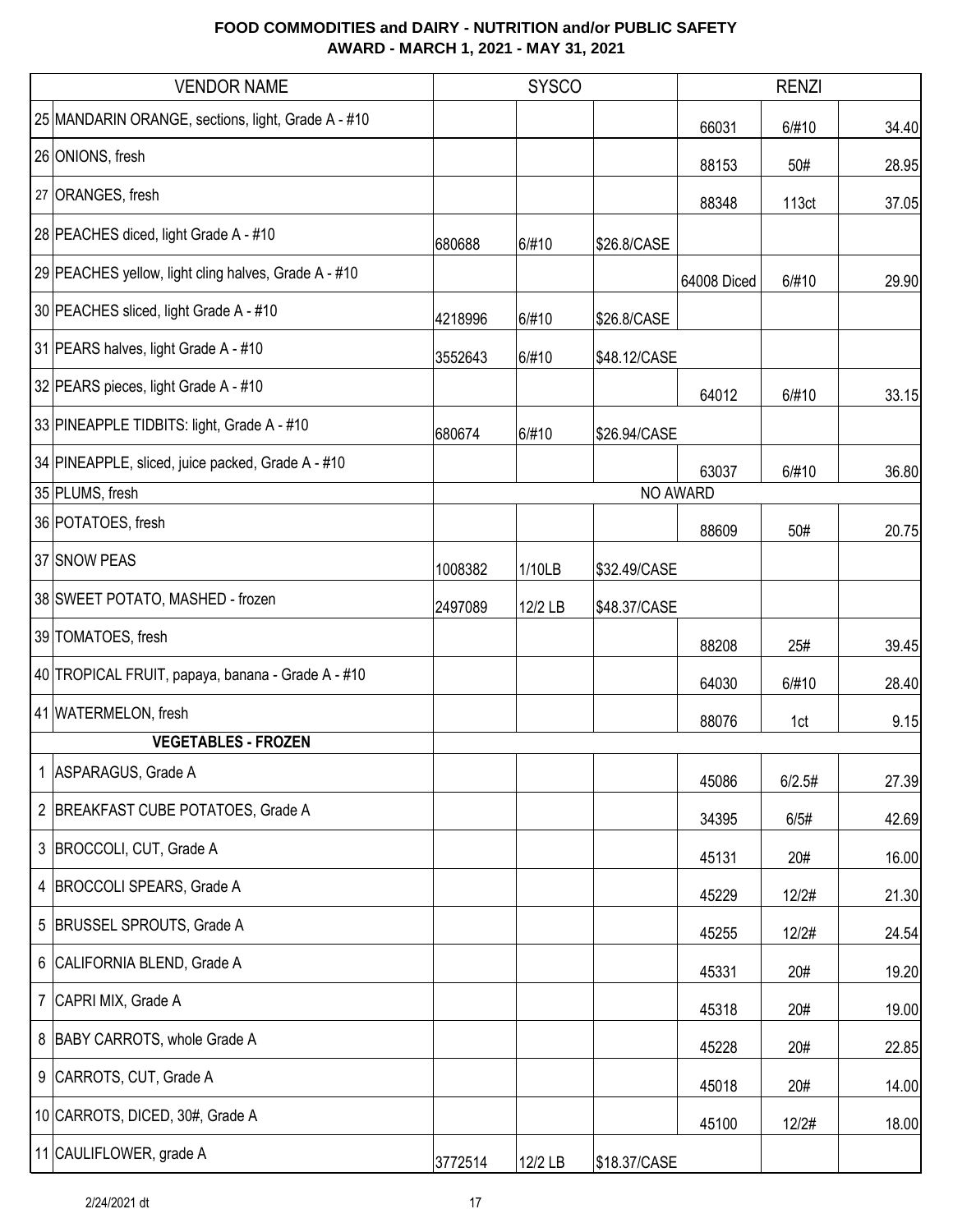|   | <b>VENDOR NAME</b>                     |         | <b>SYSCO</b> |                        | <b>RENZI</b>    |             |       |
|---|----------------------------------------|---------|--------------|------------------------|-----------------|-------------|-------|
|   | 12 CORN, Grade A                       |         |              |                        | 45024           | 20#         | 19.75 |
|   | 13 GREEN BEANS, CUT, Grade A           |         |              |                        | 45265           | 20#         | 22.65 |
|   | 14 GREEN BEANS, ITALIAN CUT, Grade A   |         |              |                        | 45336           | 12/2#       | 23.35 |
|   | 15 DICED GREEN PEPPERS, Grade A        |         |              |                        | 45097           | 12/2#       | 24.79 |
|   | 16 FAJITA STRIPS                       | 1647353 | 2/5 LB       | \$37.66/CASE           |                 |             |       |
|   | 17 FRENCH GREEN BEANS, Grade A         |         |              |                        | 45253           | 12/2#       | 28.55 |
|   | 18 HUBBARD SQUASH, Grade A             |         |              |                        | 45174           | 12/4#       | 39.95 |
|   | 19 ITALIAN MIX, Grade A                |         |              |                        | 45348           | 20#         | 22.00 |
|   | 20 JAPANESE STIR FRY, Grade A          |         |              |                        | 45259           | 20#         | 26.74 |
|   | 21 LIMA BEANS, Grade A                 |         |              |                        | 45312           | 20#         | 28.00 |
|   | 22 MIXED VEGETABLES Grade A, 5 way mix |         |              |                        | 45126           | 12/2.5#     | 27.99 |
|   | 23 ONIONS, DICED, Grade A              |         |              |                        | 45102           | 12/2#       | 26.05 |
|   | 24 ORIENTAL BLEND, Grade A             |         |              | NO AWARD               |                 |             |       |
|   | 25 PEARL ONIONS. Grade A               | 1719517 | $4/2$ LB     | \$11.97/CASE 45359 SPO |                 | 12/2#       | 33.90 |
|   | 26 PEAS, Grade A                       |         |              |                        | 45136           | 20#         | 20.80 |
|   | 27 PEAS/CARROTS, Grade A               |         |              |                        | 45137           | 20#         | 20.50 |
|   | 28 PEPPERS, RED & GREEN - 20#          | 4843906 | 1/25LB       | \$23.88/CASE           |                 |             |       |
|   | 29 SCAND BLEND, Grade A                |         |              |                        | 45124           | 20#         | 21.55 |
|   | 30 SPINACH, chopped Grade A            |         |              |                        | 45232           | 12/3#       | 37.80 |
|   | 31 SWEET PEAS, Grade A                 |         |              | NO AWARD               |                 |             |       |
|   | 32 TURNIPS, Grade A                    |         |              |                        | 45327           | 1/20# Diced | 22.55 |
|   | 33 WAX BEANS, CUT, Grade A             | 1877026 | 12/2 LB      | \$28.56/CASE           |                 |             |       |
|   | 34 WINTER BLEND, Grade A               |         |              |                        | 45099           | 12/2#       | 22.44 |
|   | 35 ZUCCHINI. Grade A                   |         |              |                        | 45294<br>Sliced | 20#         | 24.50 |
|   | <b>PUDDING</b>                         |         |              |                        |                 |             |       |
| 1 | BUTTERSCOTCH - 6/10#                   |         |              |                        | 73193           | 6/#10       | 29.20 |
|   | 2 CHOCOLATE - $6/10#$                  |         |              |                        | 73191           | 6/#10       | 29.50 |
|   | 3 CHOCOLATE POWDER MIX - 12/2#         | 5106554 | 12/2 LB      | \$45.64/CASE           |                 |             |       |
|   | 4 CHOCOLATE POWDER MIX - 12/24 oz      |         |              |                        | 28585           | 12/24oz     | 28.80 |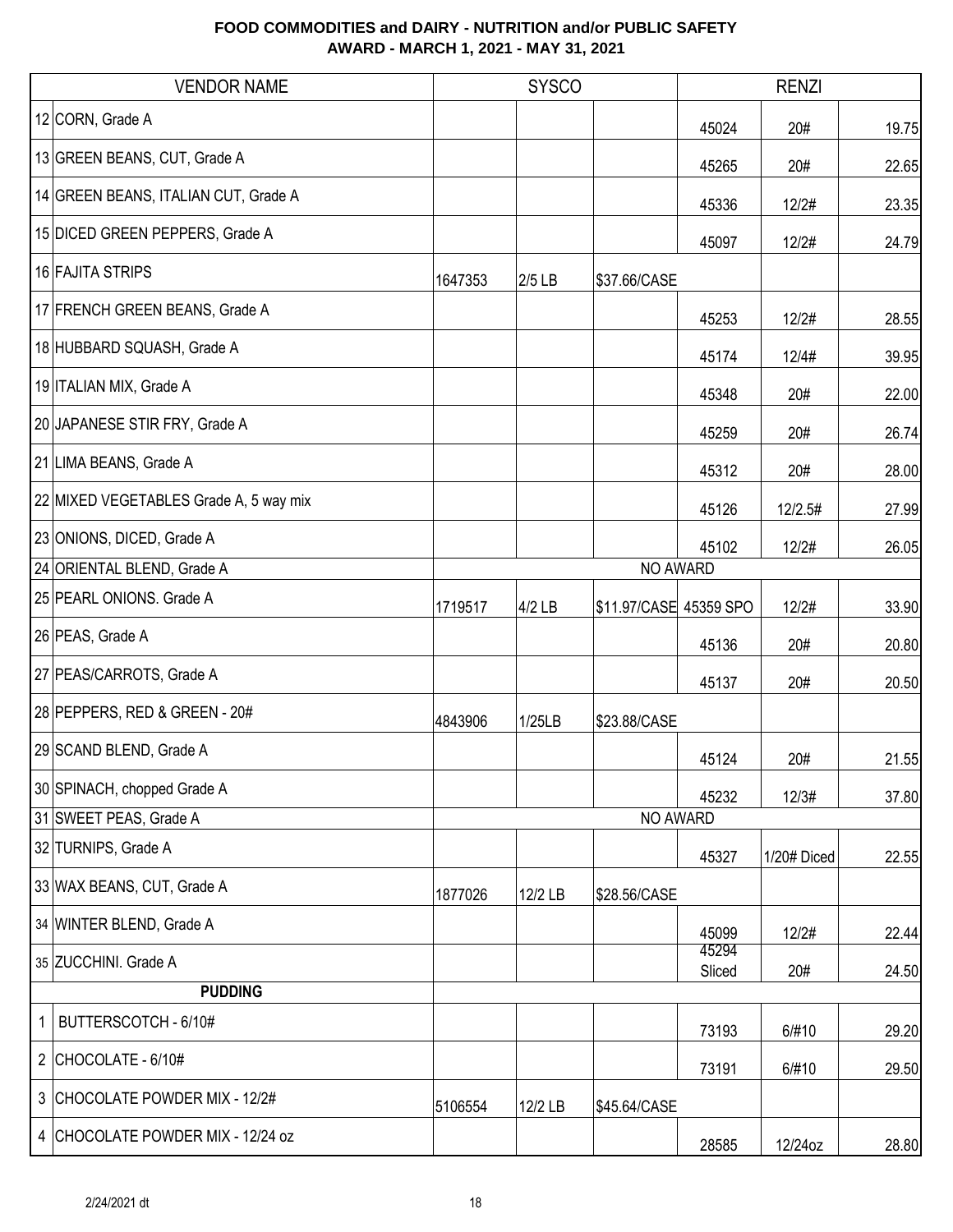| <b>VENDOR NAME</b>                               |         | <b>SYSCO</b> |               |           | <b>RENZI</b> |       |
|--------------------------------------------------|---------|--------------|---------------|-----------|--------------|-------|
| 5 LEMON - 6/10#                                  |         |              |               | 73195     | 6/#10        | 30.10 |
| 6   PISTACHIO - 6/10#                            |         |              |               | NO AWARD  |              |       |
| 7   TAPIOCA - 6/10#                              |         |              |               | 73196     | 6/#10        | 30.49 |
| 8 VANILLA - 12/24 oz                             |         |              |               | 28477     | 12/24oz      | 27.99 |
| 9 VANILLA POWDER MIX - 12/2#                     | 4010922 | 12/24 OZ     | \$31.3/CASE   |           |              |       |
| 10 SUGAR FREE - BUTTERSCOTCH - 5 oz              |         |              |               | 28474 SPO | 12/5oz       | 29.09 |
| 11 SUGAR FREE - CHOCOLATE - 5 oz                 | 664369  | 48/3.25OZ    | \$14.9/CASE   |           |              |       |
| 12 SUGAR FREE - VANILLA - 5 oz                   | 664452  | 48/3.25OZ    | \$14.92/CASE  |           |              |       |
| 13 SNACK PACK PUDDINGS, BUTTERSCOTCH -3.5 oz     |         |              |               | 73187     | 48/3.5oz     | 17.55 |
| 14 SNACK PACK PUDDINGS, CHOCOLATE - 3.5 oz       |         |              |               | 73188     | 48/3.5oz     | 17.55 |
| 15 SNACK PACK PUDDINGS, VANILLA - 3.5 oz         |         |              |               | 73186     | 48/3.5oz     | 17.55 |
| 16 SNACK PACK PUDDINGS, DIABETIC, RICE - 4 oz    |         |              |               | 73180 SPO | 48/4oz       | 28.38 |
| 17 SNACK PACK PUDDINGS, DIABETIC, TAPIOCA - 4 oz | 1642362 | 48/4 OZ      | \$24.08/CASE  |           |              |       |
| 18 SNACK PACK PUDDINGS, DIABETIC, VANILLA - 4 oz | 2619500 | 48/4 OZ      | \$24.08/CASE  |           |              |       |
| <b>JELLO</b>                                     |         |              |               |           |              |       |
| 1 REGULAR - 24 oz- asst                          | 4010310 | 12/24 OZ     | \$32.01/CASE  |           |              |       |
| 2 SUGAR FREE RED - 2.75 oz                       |         |              |               | 28272 SPO | 18/2.75oz    | 39.45 |
| 3 SUGAR FREE CITRUS - 2.75 oz                    |         |              |               | 28273 SPO | 18/2.75oz    | 39.45 |
| <b>DAIRY</b>                                     |         |              |               |           |              |       |
| 1 CHEESE AMER PROCESSED SLICED - Yellow - 20lb   |         |              |               | 25039     | 4/5#         | 45.67 |
| 2 CHEESE AMER PROCESSED SLICED - White - 20lb    |         |              |               | 25038     | 4/5#         | 45.67 |
| 3 CHEESE, CHEDDAR - Block - 10lb                 |         |              |               | 25081     | 10#          | 2.79# |
| 4 CHEESE, EXTRA SHARP - Block - 10lb             |         |              |               | 25064 NYS | 10#          | 3.34# |
| 5 CHEESE, MEXICAN - Shredded - 20lb              |         |              |               | 25045     | 4/5#         | 56.73 |
| 6 CHEESE, MOZZARELLA - Shredded - 20lb           | 7018105 | 4/5 LB       | \$54.66/CASE  |           |              |       |
| 7 CHEESE, MOZZARELLA - Shredded - 30lb           | 2336865 | 6/5LB        | \$103.69/CASE |           |              |       |
| 8 CHEESE, SHARP - Shredded - 20 lb               |         |              |               | 25042     | 4/5#         | 63.78 |
| 9 CHEESE, SHARP, LOW SODIUM - Shredded - 20 lb   |         |              |               | NO AWARD  |              |       |
| 10 CHEESE, SWISS - Block - 8lb                   |         |              |               | 25866     | 2/8#         | 3.67# |
| 11 CHEESE, SWISS, LOW SODIUM - Block - 5lb       | 1527183 | 1/14#AVG     | \$4.16/LB     |           |              |       |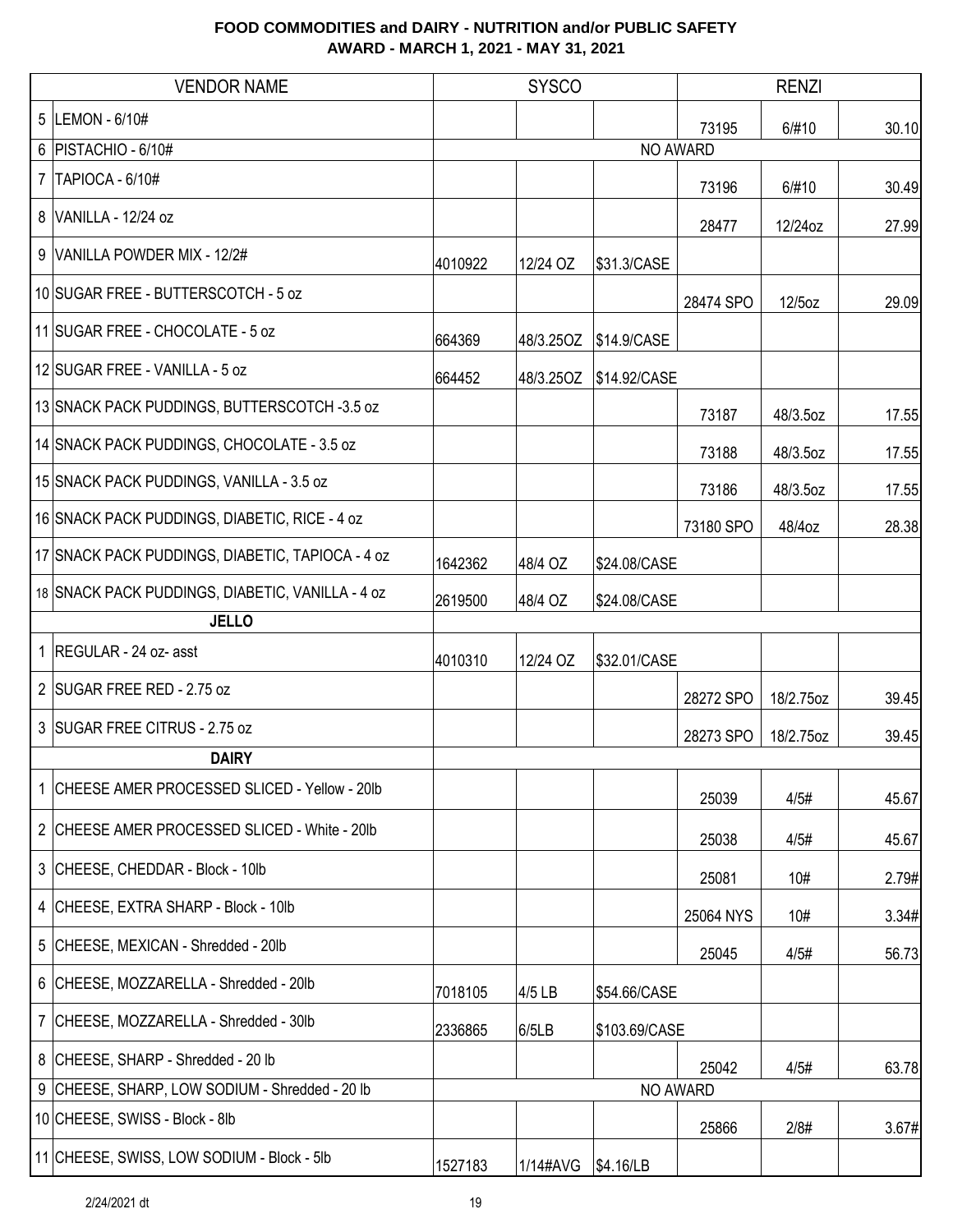|                | <b>VENDOR NAME</b>                                                                |         | <b>SYSCO</b> |                                   |                                                          | <b>RENZI</b> |       |
|----------------|-----------------------------------------------------------------------------------|---------|--------------|-----------------------------------|----------------------------------------------------------|--------------|-------|
|                | 12 CREAM CHEESE - 3#                                                              |         |              |                                   | 25919                                                    | 10/3#        | 57.75 |
|                | 13 COTTAGE CHEESE - 5lb                                                           |         |              |                                   | 25117                                                    | 4/5#         | 32.90 |
|                | 14 COTTAGE CHEESE, 1% - 5lb                                                       | 8635740 | 4/3 LB       | \$18.97/CASE                      |                                                          |              |       |
|                | 15 LIQUID BUTTER -gal                                                             |         |              |                                   | 58470                                                    | $3/1$ gal    | 28.39 |
|                | 16 MARGARINE - 30/1lb                                                             |         |              |                                   | 29088                                                    | 30/1#        | 25.05 |
|                | 17 PARMESAN CHEESE                                                                |         |              |                                   | 25330                                                    | 4/5#         | 52.65 |
|                | 18 PIZZA CRUST, rectangular par baked                                             |         |              |                                   | 37807                                                    | 10/43oz      | 30.00 |
|                | 19 SOUR CREAM - 5lb                                                               |         |              |                                   | 25328                                                    | 4/5#         | 23.85 |
|                | 20 YOGURT - assorted                                                              |         |              |                                   | 26086<br>Strawb,<br>26088<br>Stra/bana,<br>26087 Vanilla | 48/4oz       | 19.40 |
|                | 21 YOGURT, LIGHT - assorted flavors                                               |         |              |                                   | 26078                                                    | 48/4oz       | 17.90 |
|                | 22 YOGURT, VANILLA - 2 lb - 5 lb                                                  |         |              |                                   | 76516                                                    | $6/32$ oz    | 14.17 |
|                | 23 YOGURT, VANILLA - 4 - 6 oz                                                     | 9903576 | 12/5.3 OZ    | \$9.29/CASE                       | 26154 SPO                                                | 12/6oz       | 9.30  |
|                | <b>COOKIES &amp; CRACKERS</b>                                                     |         |              |                                   |                                                          |              |       |
|                | COOKIES, CHOCOLATE CHIP, frozen ready to bake dough -<br>1 oz - 1.5 oz            |         |              |                                   | 39976                                                    | 320/1oz      | 45.51 |
| $\overline{2}$ | COOKIES, OATMEAL, frozen ready to bake dough - 1 oz - 1.5<br>0Z                   |         |              | NO AWARD                          |                                                          |              |       |
|                | COOKIES, OATMEAL RAISIN, frozen ready to bake dough - 1<br>loz - 1.5 oz           |         |              |                                   | 51466                                                    | 213/1.5oz    | 49.86 |
| 4              | COOKIES, PEANUT BUTTER, frozen ready to bake dough - 1<br>oz - 1.5 oz             | 7220346 | 213/1.5 OZ   | \$52.17/CASE                      |                                                          |              |       |
|                | 5 COOKIES, SUGAR, frozen ready to bake dough - 1 oz - 1.5 oz                      | 7040512 | 320/1 OZ     | \$37.1/CASE                       |                                                          |              |       |
| $6\phantom{1}$ | COOKIES, WHITE CHIP MACADAMIAN NUT, frozen ready to<br>bake dough - 1 oz - 1.5 oz | 4689510 |              | 240/1.33OZ \$81.81/CASE 51594 SPO |                                                          | 213/1.5oz    | 59.46 |
|                | 7 FIG NEWTONS                                                                     | 4221461 | 120/2 PK     | \$42.93/CASE                      |                                                          |              |       |
|                | 8   FIG NEWTONS, individual package                                               | 4220554 | 120/1 OZ     | \$39.94/CASE 72024 SPO            |                                                          | 120/1oz      | 39.20 |
|                | 9 GRAHAM CRACKERS, individual package                                             |         |              |                                   | 28125                                                    | 200/2ct      | 23.45 |
|                | 10 LORNA DOONE COOKIE, individual package                                         |         |              |                                   | 72022                                                    | 120/4ct 1oz  | 32.99 |
|                | 11 SALTINE - KRISPY, individual package                                           |         |              |                                   | 73314                                                    | 500/2ct      | 14.85 |
|                | 12 SALTINES UNSALTED TOPS, individual package                                     |         |              |                                   | 73312                                                    | 500/2ct      | 24.50 |
|                | 13 SUGAR FREE COOKIE, Chocolate, individual package                               |         |              |                                   | 32509                                                    | 106/.75oz    | 33.08 |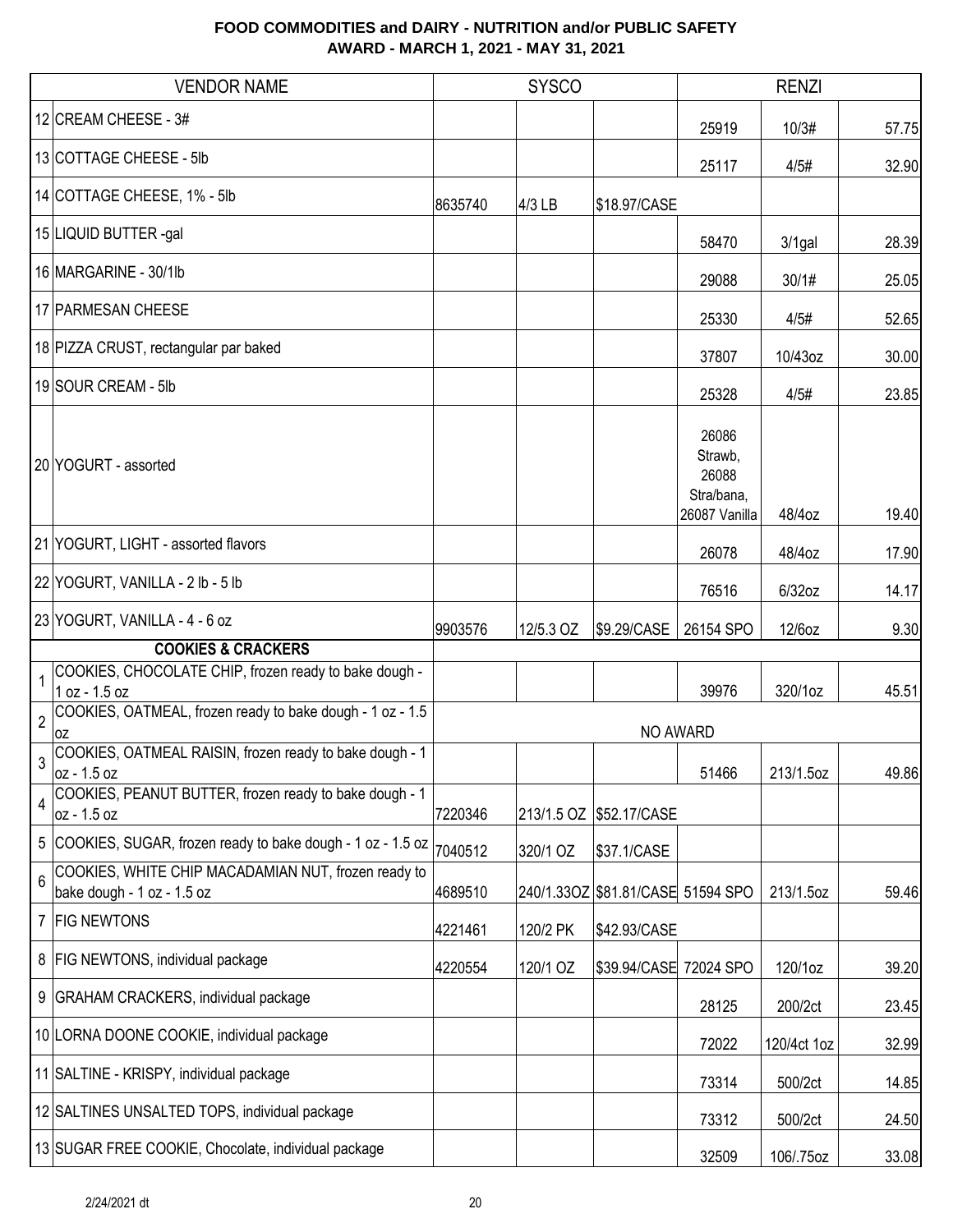| <b>VENDOR NAME</b>                                      |         | <b>SYSCO</b> |                         |                           | <b>RENZI</b>            |       |  |
|---------------------------------------------------------|---------|--------------|-------------------------|---------------------------|-------------------------|-------|--|
| 14 SUGAR FREE COOKIE, Lemon, individual package         |         |              |                         | 32510                     | 106/.75oz               | 33.08 |  |
| 15 SUGAR FREE COOKIE, Short Bread, individual package   | 3294980 | 120/8 CT     | \$47.79/CASE 83086 SPO  |                           | 120/1oz                 | 47.50 |  |
| <b>MISC</b>                                             |         |              |                         |                           |                         |       |  |
| 1 COFFEE, REGULAR - 2 oz                                |         |              |                         | 71021                     | 84/2oz                  | 58.75 |  |
| 2 COFFEE, DECAF - 2 oz                                  |         |              |                         | 71216                     | 84/2oz                  | 68.29 |  |
| 3 BLACK PEPPER SHAKER - disposable                      |         |              |                         | 67190                     | 48/1.5oz                | 43.90 |  |
| 4 BREAD STICKS - WHOLE WHEAT                            | 4898226 |              | 144/1.5 OZ \$28.83/CASE |                           |                         |       |  |
| 5 GARLIC BREAD - BUTTERTOP                              |         |              |                         | 51399                     | 12/10oz                 | 23.60 |  |
| 6 GLUTEN FREE - BAGELS, asst                            |         |              |                         | 51171                     | 24/3.5oz                | 26.70 |  |
| 7 GLUTEN FREE - BREAD - 6/30 oz                         |         |              |                         | 10539                     | $6/24$ oz<br>MultiGrain | 47.99 |  |
| 8 GLUTEN FREE - BREAD - 12/14 oz                        |         |              |                         | 10377                     | 12/14oz                 | 58.99 |  |
| 9 GLUTEN FREE - FROZEN SHERBERT, asst                   |         |              |                         | 93577,<br>93578,<br>93580 | 96/4oz SPO              | 34.55 |  |
| 10 GLUTEN FREE - MUFFINS, asst                          |         |              |                         | 51170 Blueb               | 36/3oz                  | 42.04 |  |
| 11 HAMBURGER ROLL                                       | 124636  | 10/12 CT     | \$32.87/CASE            |                           |                         |       |  |
| 12 HOT DOG ROLL                                         | 2496451 | 12/12 CT     | \$33.22/CASE            |                           |                         |       |  |
| 13 KOSHER - BREAD                                       | 2492199 | 10/36 OZ     | \$34.89/CASE            |                           |                         |       |  |
| 14 KOSHER - CHOW MEIN DINNER                            |         |              | NO AWARD                |                           |                         |       |  |
| 15 KOSHER - CHICKEN DINNER                              | 5572989 | 6/13.5OZ     | \$36.03/CASE            |                           |                         |       |  |
| 16 KOSHER - CHICKEN LEG DINNER                          |         |              | NO AWARD                |                           |                         |       |  |
| 17 KOSHER - COLD CUTS                                   |         |              | NO AWARD                |                           |                         |       |  |
| 18 KOSHER - FISH DINNER<br>19 KOSHER - POT ROAST DINNER |         |              | NO AWARD<br>NO AWARD    |                           |                         |       |  |
| 20 KOSHER - SALISBURY STEAK DINNER                      |         |              |                         | NO AWARD                  |                         |       |  |
| 21 KOSHER - SLICED CHEESE                               | 6697882 | 4/5 LB       | \$56.91/CASE            |                           |                         |       |  |
| 22 KOSHER - SPAGHETTI & MEATBALL DINNER                 | 5574410 | 6/13 OZ      | \$35.88/CASE            |                           |                         |       |  |
| 23 KOSHER - TURKEY DINNER                               | 5735756 | 6/12 OZ      | \$35.9/CASE             |                           |                         |       |  |
| 24 READY MADE BISCUITS - 3"                             |         |              |                         | 36832                     | 100/2oz                 | 25.14 |  |
| 25 READY MADE BISCUITS - 2"                             |         |              |                         | 36843                     | 105/2"                  | 20.95 |  |
| 26 SALT SHAKER - disposable                             |         |              |                         | 67189                     | 48/4oz                  | 12.65 |  |
| 27 SPRAY COATING (pan)                                  |         |              |                         | 66424                     | 6/17oz                  | 17.08 |  |
| 28 TORTILLA CHIPS                                       |         |              |                         | 60054                     | 3/2#                    | 10.45 |  |